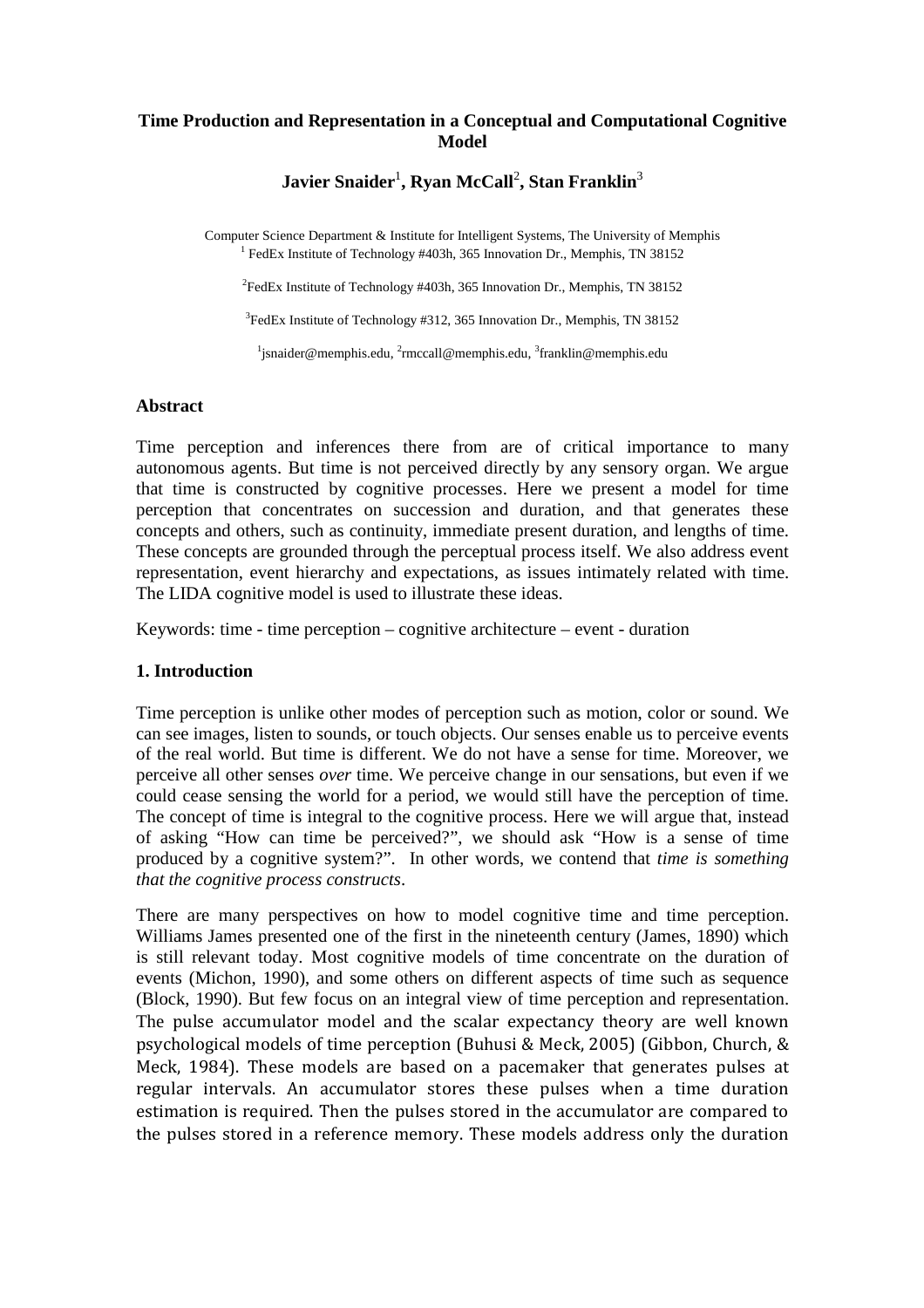aspect of time. Other authors such as Boltz (Boltz), and Zakay et. al. (1994) have studied how event structure may influence perception of event duration. They addressed the judgment of event duration both using retrospective and prospective techniques. They considered also the event structure and the complexity of the event as modifiers of the precision of the judgment of duration. Most of these works study the perception of duration of events in the range of tens of seconds or more. For this work, we centered our attention to time perception in the range of few seconds and we addressed a broader scope of time, not only duration. Nevertheless, the *event* section addresses representation of high-level events although their duration is not specifically discussed.

Taatgen and others presented a model of time perception that addresses event duration for the ACT-R model (2004). Similarly, Cassenti and Reifers developed a different version based on the same model (2005). From a more philosophical point of view, Dainton proposed a model that addresses these integral perspectives (2000). In neuroscience, time perception refers mostly to the perception of event duration (Ivry & Schlerf, 2008). Eagleman's research addresses time perception from a broader perspective, comprising duration, perception time scale, and sequence (2008). Here we take a quite abstract view of time production and its representation in an autonomous agent, be it human, animal or artificial.

An autonomous agent can be defined as "A system embedded in, and part of, an environment that senses its environment acts on it over time in pursuit of its own agenda so that its actions affect its future sensing"(Franklin & Graesser, 1997). We humans are good examples of autonomous agents, as are most animals, some mobile autonomous robots and some computer viruses. Time is an important variable for an autonomous agent. It is referenced three times in the above definition. All sensory stimuli are sensed over time, and actions can generate changes in the *future* sensing. Finally, the term "agenda" implies that the agent has plans for the future. To be able to plan and foresee the result of an action, or group of actions, is a desired ability for many autonomous agents. The ability to estimate the duration of these actions, or to perform time related logical inferences, is also valuable. Moreover, for living organisms in general, and for animals in particular, survival is a critical goal. Thus the perception of time, its representation, interpretation, and manipulation, are crucial abilities for many autonomous agents.

From a cognitive point of view, time presents three major aspects that are focused on here: succession, duration, and temporal perspective (Block, 1990). Succession refers to the sequence of events from which an agent can perceive time order and succession. Duration addresses the length of time that an event persists, or the time between events. Finally, temporal perspective deals with the separation of experiences into the categories of past, present, and future.

In this work, we present a model for time perception that concentrates on succession and duration. It generates these concepts and others, such as continuity, immediate present duration, and length of time. We also address event hierarchy and expectations as subjects intimately related with time and temporal perspective. In sum, we propose a model that addresses time perception broadly.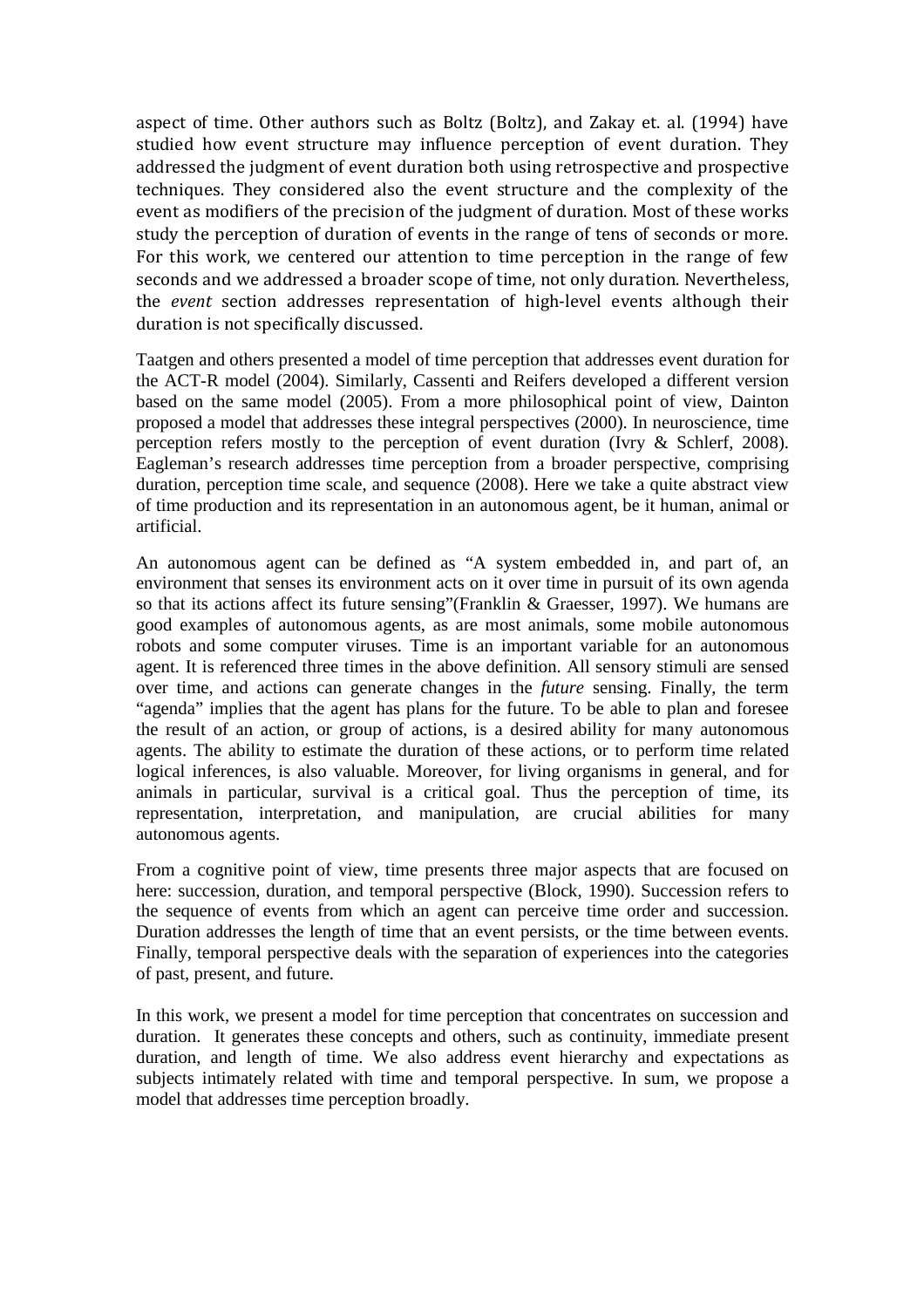This theoretical model for time can be implemented in any sufficiently comprehensive cognitive architecture. We briefly introduce one such architecture in the next section. Then we discuss primitive events and some of the more important aspects of time: event duration, succession of events (time order) and time scale perception. After that, we present the Immediate Present Train model, and its implementation in the LIDA model, the Conscious Content. We complete our discussion by describing the use of this Conscious Contents Queue to create time related concepts and representation of events and expectations. Finally we compare our model with some others and suggest further research directions.

# **2. The LIDA Model and its Architecture**

 $\overline{a}$ 

The LIDA model (Baars & Franklin, 2009; Franklin & Patterson, 2006; Ramamurthy, Baars, D'Mello, & Franklin, 2006) is a comprehensive, conceptual and computational model covering a large portion of human cognition<sup>1</sup>. Based primarily on Global Workspace Theory (Baars, 1988, 2002), the model implements and fleshes out a number of psychological and neuropsychological theories.<sup>2</sup>

The LIDA computational architecture is derived from the LIDA cognitive model. The LIDA model and its ensuing architecture are grounded in the LIDA cognitive cycle. Every autonomous agent (Franklin & Graesser, 1997), be it human, animal, or artificial, must frequently sample (sense) its environment and select an appropriate response (action). More sophisticated agents, such as humans, process (make sense of) the input from such sampling in order to facilitate their decision making. The agent's "life" can be viewed as consisting of a continual iteration of these cognitive cycles. Each cycle constitutes a unit of sensing, attending and acting. A cognitive cycle can be thought of as a moment of cognition, a cognitive "moment."

We will now briefly describe what the LIDA model hypothesizes as the rich inner structure of the LIDA cognitive cycle. More detailed descriptions are available elsewhere (Baars & Franklin, 2003; Franklin, Baars, Ramamurthy, & Ventura, 2005; Wallach, Franklin, & Allen, 2010). During each cognitive cycle the LIDA agent first makes sense of its current situation as best as it can *by updating its representation of its current situation, both external and internal*. By a competitive process, as specified by Global Workspace Theory, it then decides what portion of the represented situation is most in need of attention. Broadcasting this portion, the current contents of consciousness<sup>3</sup>, enables the agent to chose an appropriate action and execute it, completing the cycle.

<sup>1</sup> "Cognition" is used here in a particularly broad sense, so as to include perception, feelings and emotions.

<sup>2</sup> The LIDA model derives from and extends IDA, a US Navy project to model and implement an Intelligent Distribution Agent (Franklin, Kelemen, & McCauley, 1998). LIDA stands for Learning IDA, but the LIDA model and its architecture are more general, and not bounded by the original IDA aims.

<sup>3</sup> Here "consciousness" refers to functional consciousness (Franklin, 2003). We take no position on the need for, or possibility of, phenomenal consciousness.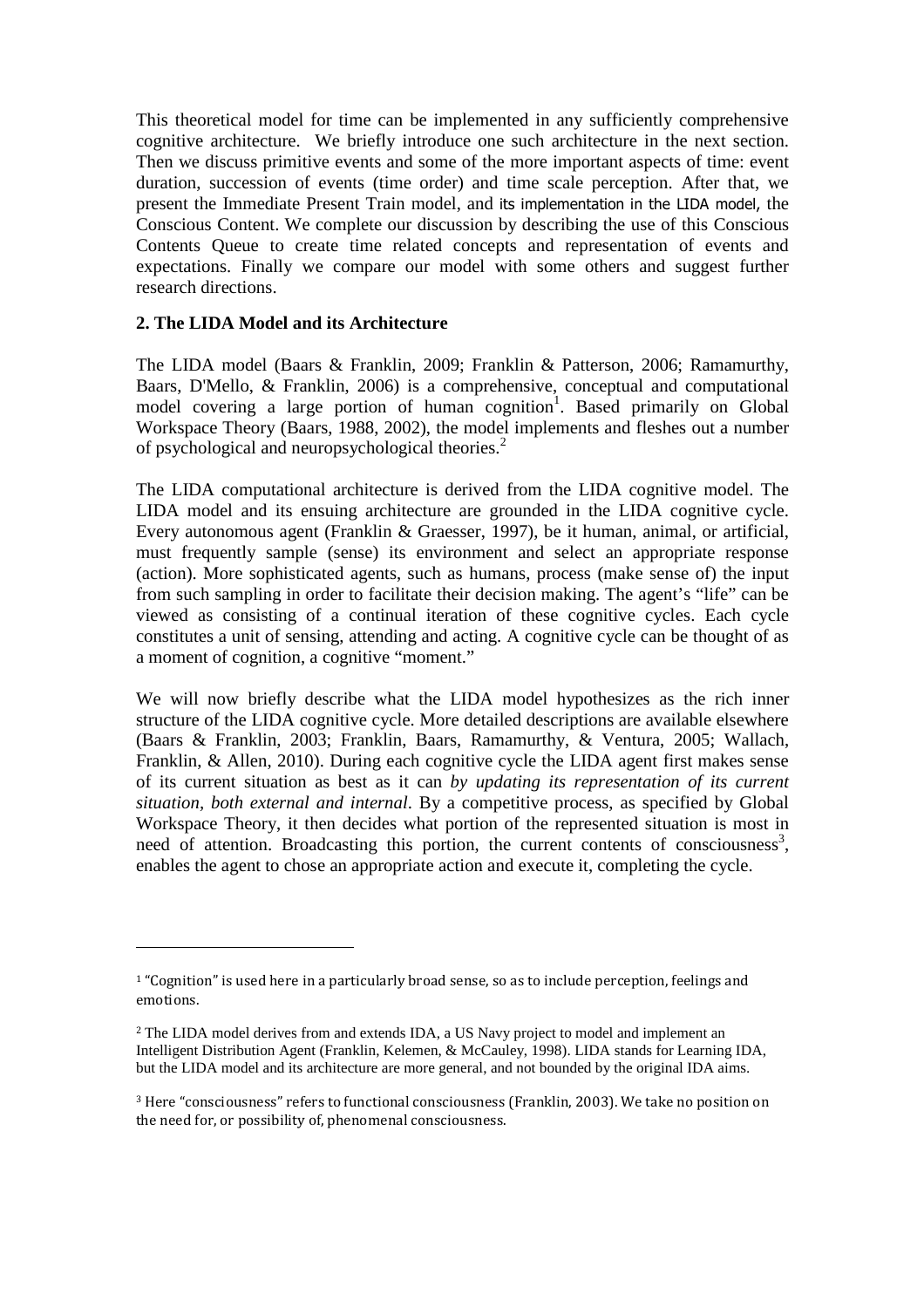

Figure 1. Simplified LIDA Cognitive Cycle Diagram

Thus, the LIDA cognitive cycle can be subdivided into three phases, the understanding phase, the attention (consciousness) phase, and the action selection phase. Figures 1 and 2 should help the reader follow the description. It starts in the upper left corner and proceeds roughly clockwise. Beginning the understanding phase, incoming stimuli activate low-level feature detectors in Sensory Memory, whose processes serve to preprocess the incoming sensory data. The output is sent to Perceptual Associative Memory where higher-level feature detectors feed into more abstract entities such as objects, categories, actions, feelings, events, etc. The nodes in this long-term perceptual memory whose activations rise over threshold form the current percept. This resulting percept moves to the short-term, preconscious Workspace whose job it is to make sense of the current situation. The percept cues both Transient Episodic Memory and Declarative Memory producing local associations from these short-term and long-term episodic memories. These local associations are combined with the percept to generate a current situational model, the agent's understanding of what is going on right now.

Attention Codelets<sup>4</sup> begin the attention phase by forming coalitions of selected portions of the current situational model and moving them to the Global Workspace. A competition in the Global Workspace then selects the most salient, the most relevant, the most important, the most urgent coalition whose contents become the content of consciousness. These conscious contents are then broadcast globally, initiating the action selection phase. The action selection phase of LIDA's cognitive cycle is also a learning phase in which several processes operate in parallel (see Figure 1). New entities and associations, and the reinforcement of old ones, occur as the conscious broadcast reaches Perceptual Associative Memory. Events from the conscious broadcast are encoded as new memories in Transient Episodic Memory. Possible action schemes, together with their contexts and expected results, are learned into Procedural Memory from the conscious broadcast. Older schemes are reinforced. In parallel with all this learning, and using the conscious contents, possible action schemes are recruited from long-term Procedural Memory. Each scheme consists of an action, its context and its expected

<u>.</u>

<sup>4</sup> A codelet is a small piece of code that performs a specific task in an independent way. It could be interpreted as a small part of a bigger process, similar to an ant in an ant colony.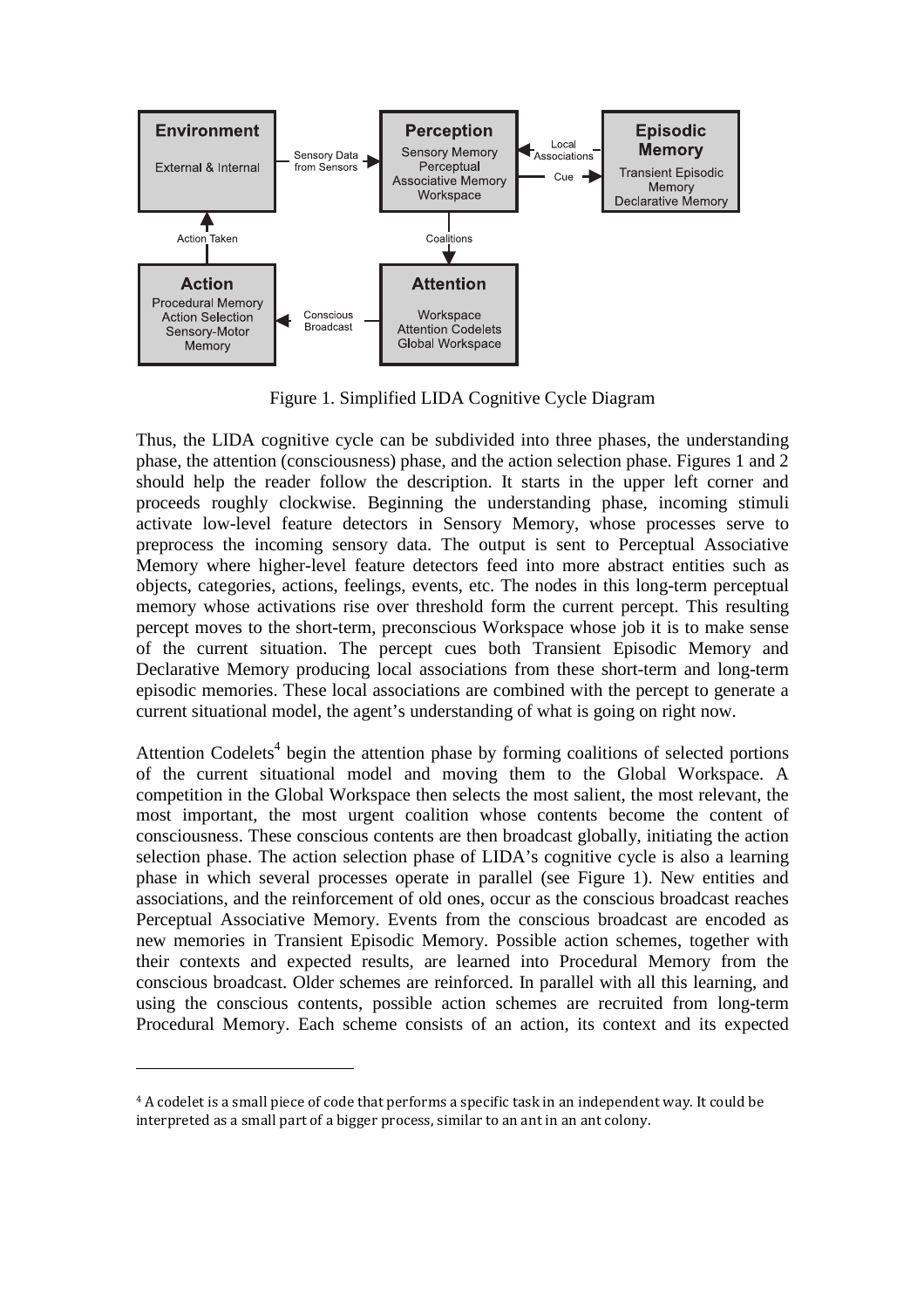result. A copy of each recruited scheme is instantiated with its variables bound and sent to Action Selection, where it competes to be the behavior selected for this cognitive cycle. The selected behavior triggers Sensory-Motor Memory to produce a suitable algorithm for the execution of the behavior. Its execution completes the cognitive cycle.



Figure 2. The LIDA Cognitive Cycle Diagram. its Modules and Processes

The Workspace requires further explanation. It is a short-term memory whose main function is to be a "playground" where the representation of the current situation of the agent is built. Its internal structure is composed of various input buffers and three main submodules: the current situational model, the scratchpad and the Conscious Contents Queue. This last, a major subject of this paper, will be discussed in detail later. The current situational model is where structures representing the actual current internal and external events are stored. Structure building codelets are responsible for the creation of these structures using elements from the various submodules of the Workspace. The scratchpad is an auxiliary space in the Workspace where structure building codelets can construct possible structures prior to moving them to the current situational model.

# **2.1 Primitive events**

Here an event is thought of as a parameterized action in the sense of Allbeck and Badler (2003). A primitive event is the shortest event that an agent is capable of producing "in one shot." More complex events are thought to be composed of sequences of primitive events. In the LIDA model, an instant or primitive event lasts one cognitive cycle phase (see previous section).

An action takes place in space and time (e.g., rain falls). An event consists of an action together with one or more objects that parameterize it, i.e., they play specific thematic roles a la Fillmore (1968). In the event described by "John throws the ball to Bill," the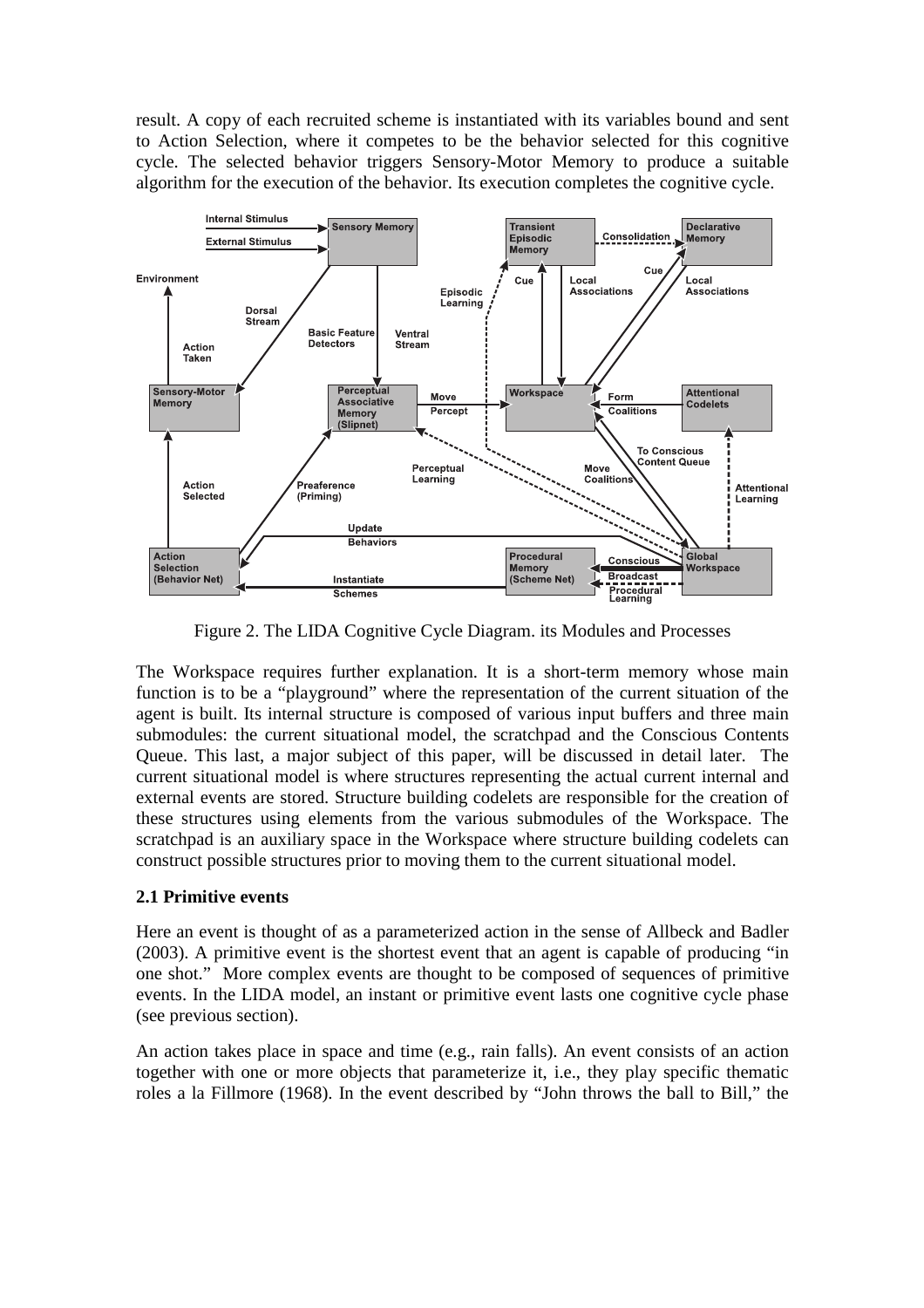action "throw" is parameterized by the object "John" playing the agent role, the object "ball" playing the object role, and the object "Bill" playing the patient role.

Events in the world must be represented perceptually in order to be understood. An internal event is similar to a real event, but is generated internally by the system, e.g., imagining a unicorn, or a remembered event. A change in a goal, or an action that modifies the internal state, might also be examples of internal events. Thus a primitive event can be internal to the agent or external in the environment.

# **3. Time Production**

What follows is a discussion of two of the principal aspects of time from a cognitive point of view: succession and duration. In the first we explore a sequence of events and their temporal order. Both succession and duration are critical for time perception, time representation, and in determining how long our sense of the "immediate present" lasts.

# **3.1** *Duration*

Consider a person whose episodic memories last at most five minutes. The patient HM is the canonical example of a person who cannot form *any* new episodic memories (Schmolck, Kensinger, Corkin, & Squire, 2002). Our hypothetical person is like HM, but has no episodic memories that are more than five minutes old. In terms of the LIDA model, this hypothetical person has a transient episodic memory with a lifetime of at most five minutes. As a consequence of this short memory span, this person would only know of, and be able to recall, events from the last five minutes of their experience.

Now imagine a hypothetical person who congenitally lacks any episodic memory at all. This person would still have their preconscious working memory, which we hypothesize contains the contents of consciousness of the last few seconds. Their lack of episodic memory would prevent them from recalling past events. However, since this person retains the contents of the consciousness of the last few seconds, they could still perceive the duration of brief events and other time-related aspects.

Now, taking this example to an extreme, consider this same hypothetical person who additionally cannot retain any recent content of consciousness in their preconscious working memory while still lacking any episodic memory. Now, not only would "the past" lose its meaning to that person, event duration would lose its meaning as well.

Memory is what gives time its meaning. In order to measure the duration of an event, it is necessary to have memory. This idea was first presented by Saint Augustine in his *Confessions* (Warner, 1963). He argued that past and future are non-existent so they can have any property, and that the present has no duration (Section 4 for a discussion of this point). How are we able to measure the duration of an event or an interval? He concluded that what is measured is in the memory.

Memory is a necessary ingredient to be able to perceive time. What is stored in this memory, and how much memory, are the concerns of the following sections.

# **3.2** *Sequence: Succession and Time Order*

The idea of succession is well illustrated in a paragraph from Williams James: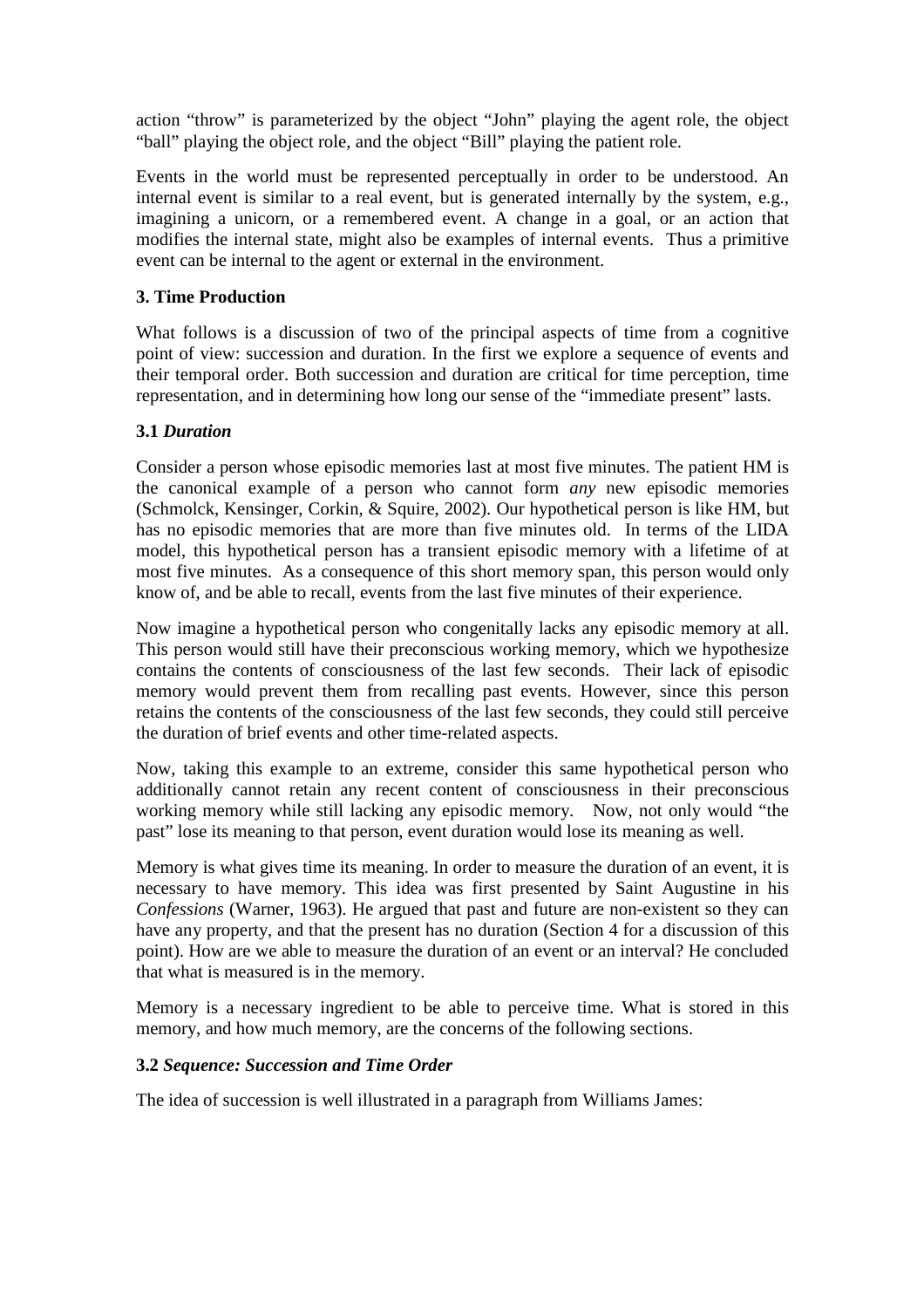If the present thought is of A B C D E F G, the next one will be of B C D E F G H, and the one after that of  $C$  D E F G H I -- the lingerings of the past dropping successively way, and the incomings of the future making up the loss. These lingerings of old objects, these incomings of new, are the germs of memory and expectation, the retrospective and the prospective sense of time. They give that continuity to consciousness without which it could not be called a stream. (James, 1890 pg. 606)

The succession of events is an inherent property of our time perception. Memory is necessary, and the order of these events is fundamental. A good analogy is to imagine past events as a reel of a movie. Each frame can be considered as an event. If all the frames are cut apart and mixed up, much of the information is lost.

Let us consider the hypothetical person with limited memory suggested in the Duration section. Suppose he has no episodic memory at all, but only has memory for events from the last few tens of seconds. His or her ongoing perception would consist almost entirely of a stream of consciousness, the *time stream*. In terms of the LIDA model, such a person would have a buffer in his workspace that retains recent conscious broadcasts. We have termed this buffer the *Conscious Contents Queue*. A person like this with no episodic memory could still perceive the continuity of an event and could follow what James calls the "The Stream of Thought" (James, 1890 Chapter XI). However, he could not remember any episodes. A 'river' or a 'stream' are the metaphors by which it is most naturally described. *In talking of it hereafter, let us call it the stream of thought, of consciousness, or of subjective life*. (James, 1890 pg. 239)

Again, if this person additionally lost all memory of recent consciousness, the notion of duration of events vanishes, and event order would lose its meaning as well. Having no memory of recent consciousness would eliminate the notion of time. Retaining the sequence of the most recent conscious broadcasts creates an order for primitive events, and this order gives time meaning. In the LIDA model, this order is retained briefly in the Conscious Contents Queue in the workspace.

# **3.3** *Time Scale in Time Perception*

Time perception is relative to the length of time it takes to discriminate one instant in time from the next. In humans there are limits on the shortest and longest length of time that we can react to and directly perceive a change in. Even in the time of William James there were experiments that explored these sorts of concepts:

In music, Wundt and his pupil Dietze have both tried to determine experimentally the *maximal extent of our immediate distinct consciousness for successive impressions* (notes of a melody)*.* Wundt found that twelve impressions could be distinguished clearly as a united cluster, provided they were caught in a certain rhythm by the mind, and succeeded each other at intervals not smaller than 0.3 and not larger than 0.5 of a second. This makes the total time distinctly apprehended to be equal to from 3.6 to 6 seconds. (James, 1890 pg. 612)

Similar results were found by Block who hypothesizes: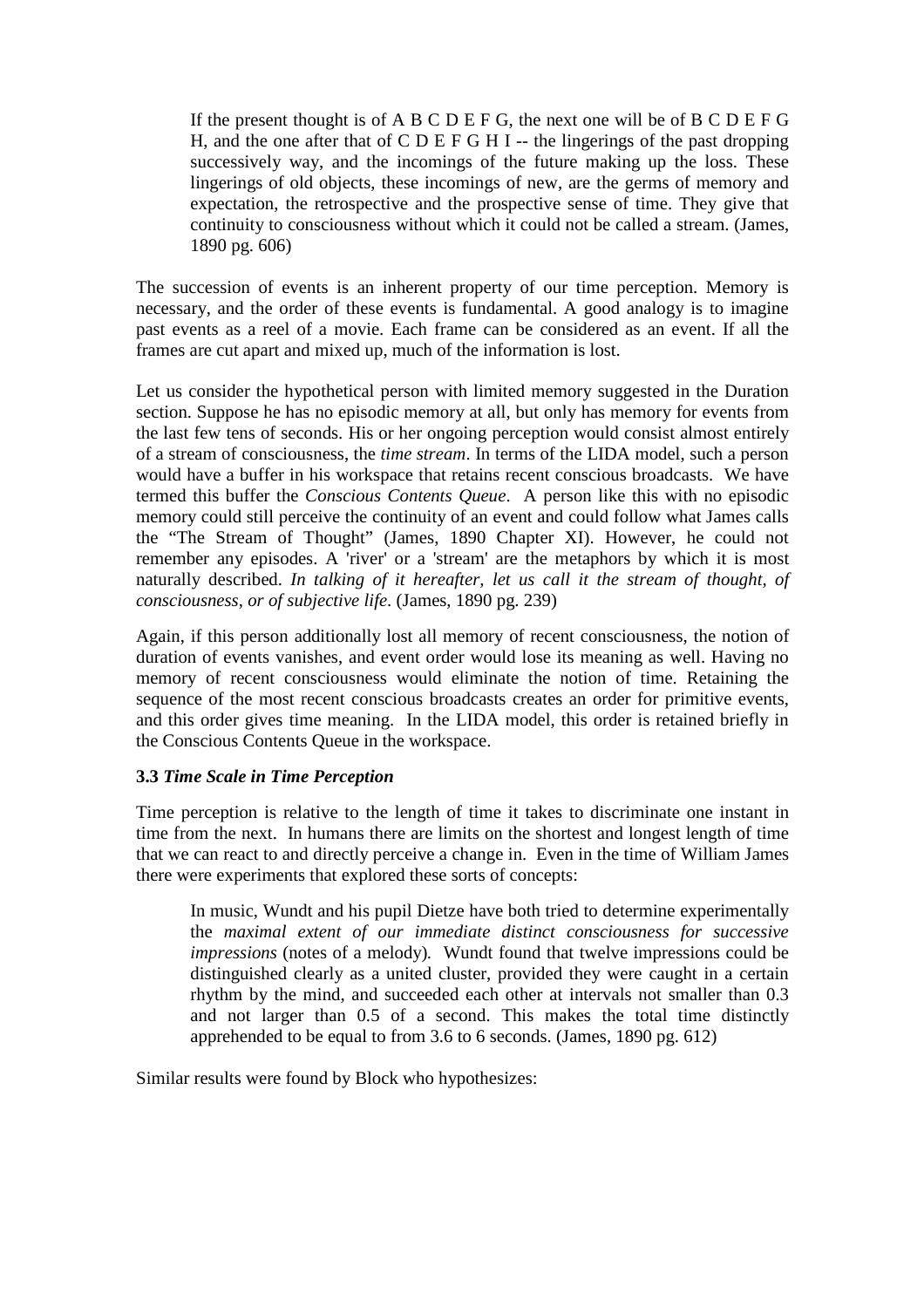…the psychological present is limited to about 5 s and suggested that this limit is related to the dynamic functioning of the short-term store. (Block, 1990)

The continuity of movies (motion pictures) illustrate that time can be too short to be perceived. Movies are a succession of static images, frames that are presented to us one by one each during a short time interval. However, we are unable to distinguish a frame as an individual event. These events occur in a shorter time span than the minimum one that we can perceive consciously.

We can sum up the concept of time perception as follows: there is an upper and lower limit on the length of time intervals that we can perceive directly. Events that last for a shorter time than the lower limit will be indistinguishable from one another, while those that last longer than the upper limit must be recognized by a cognitive system indirectly, using higher level cognition processes.

#### **4. Immediate Present Train**

Williams James developed the concept of the "Specious Present," which was first proposed by E. R. Clay (James, 1890). He argued that what is perceived as present has duration. The last few seconds of our consciousness are perceived as a "whole" present.

I make the fanciful hypothesis merely to set off our real nature by the contrast. Our feelings are not thus contracted, and our consciousness never shrinks to the dimensions of a glow-worm spark. *The knowledge of some other part of the stream, past or future, near or remote, is always mixed in with our knowledge of the present thing.* (James, 1890 pg. 606)

Both aspects of time, order (sequence) and duration, must be preserved for events in the specious present. In order to understand the specious present we use the analogy of the immediate present train. This is an analogical model that combines the specious present, time duration, sequence, and time scale in time perception. The present can be considered analogous to a train. The length of each car in this train represents the smallest time that can be consciously perceived. The length of the train denotes the duration of the present, i.e. the specious present. Each car of this train holds the content of the last conscious event. For example, suppose the most recent conscious events were A then B then C then D. A would be the oldest event in this group and D the most recent. The cars of the train hold these events in reverse order. At the beginning of the train is the event D, and at the back the event A. One instant before a new conscious event E is stored in the first car. Event D, previously in the first car, now is in the second. Event C passes to the third and so on.

The whole train comprises what we experience as the present. This is what makes it possible to represent events that are not simultaneous (they are in different cars) as being "present" (they are still in the train). Example: Bill throws the ball. The ball moves. Bob catches the ball. Consequently more than one event can be perceived as being in the "specious present" even though they were not simultaneous.

It is important to clarify that changes faster than the lower limit of time perception can still be perceived directly as change or motion, but not as separate events, and that the representation of these events can have representations of their change, or movement as a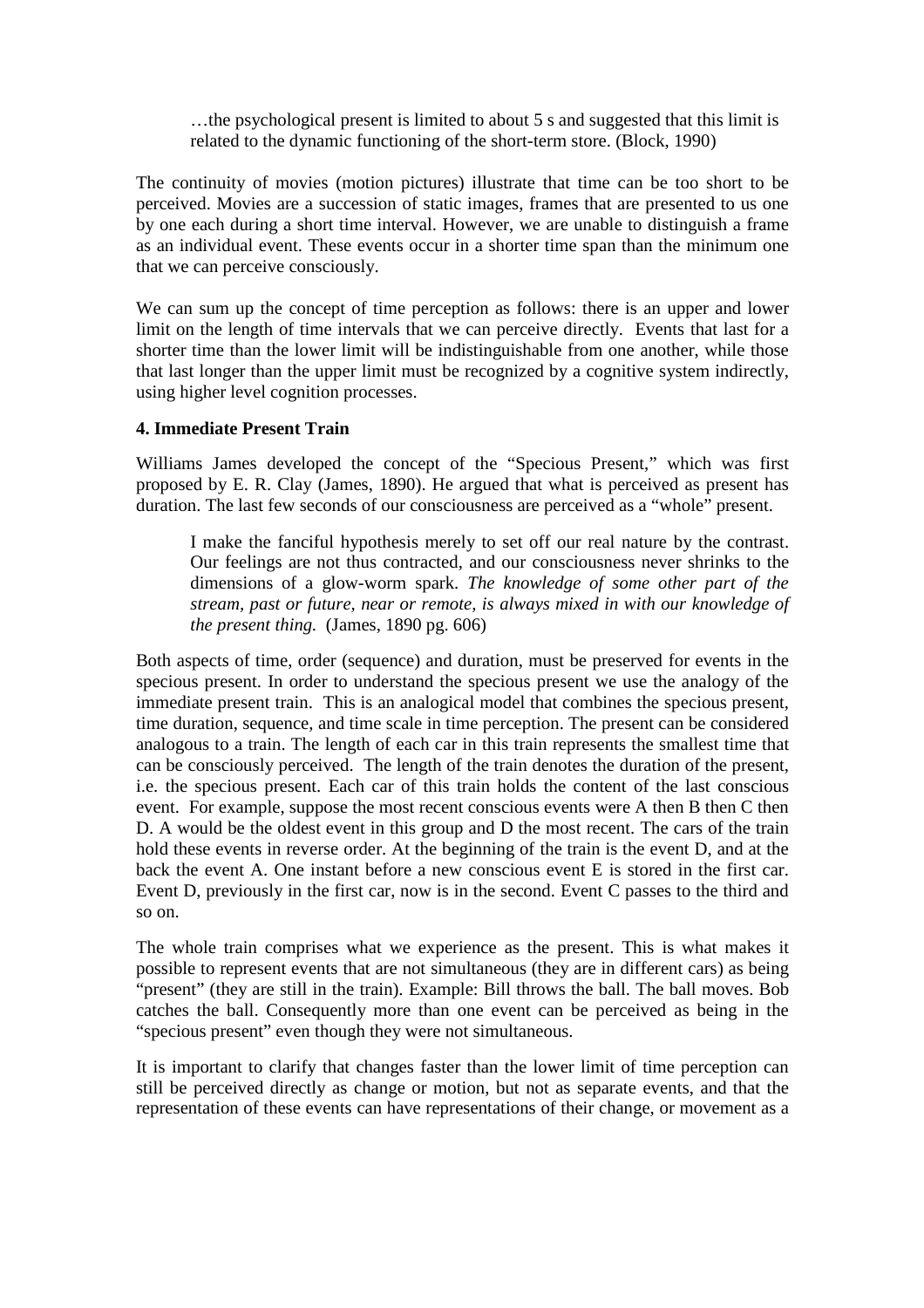special case of change. So the representation of the event in some car of the immediate present train can contain a component representing this change or movement.

This analogical model elucidates the duration of events and their order, and is also compatible with our limits of shortest and longest time event perception.

# **5. Time in LIDA**

# **5.1** *Conscious Contents Queue*

The Conscious Contents Queue represents the "Immediate Present Train" and James' *Specious Present* (James, 1890 pg. 609). It is 2 or 3 seconds long. However, this is not a critical value, and durations as long as 10 seconds could also be considered. It can be thought of as a queue in which each element is the contents of a conscious broadcast (see figure 3). Each position in this queue represents a "car" in the Immediate Present Train".



Figure 3. Conscious Contents Queue

The Conscious Contents Queue is a submodule of the Workspace in the LIDA architecture. This permits structure building codelets to work directly with its content, a fundamental requirement as we shall see in the next sections.

With each new conscious broadcast, the current contents of consciousness is added as an element to the queue, and the previous elements of the queue pass to the next position (toward the "end" of the queue). We decided to call this module "queue" to reinforce the ideas of order and natural movement to the "back" that the term "queue" implies. However, its behavior has the particularity that structure building codelets can directly access any position in the queue. Queues typically can be accessed only at their ends (see figure 4).

Elements in the first positions (the most recent elements) will typically have more activation than older elements (at the end of the queue) since elements decay. An element toward the end of the queue may completely decay before later elements that had more activation, leaving one less element in the queue. The Conscious Contents Queue is not of fixed length.

The Conscious Contents Queue and the LIDA cognitive cycle determine the time scale of which the agent is directly aware. The LIDA cognitive cycle can be divided into three phases: the interpreting phase, the selective attention phase, and the action selection and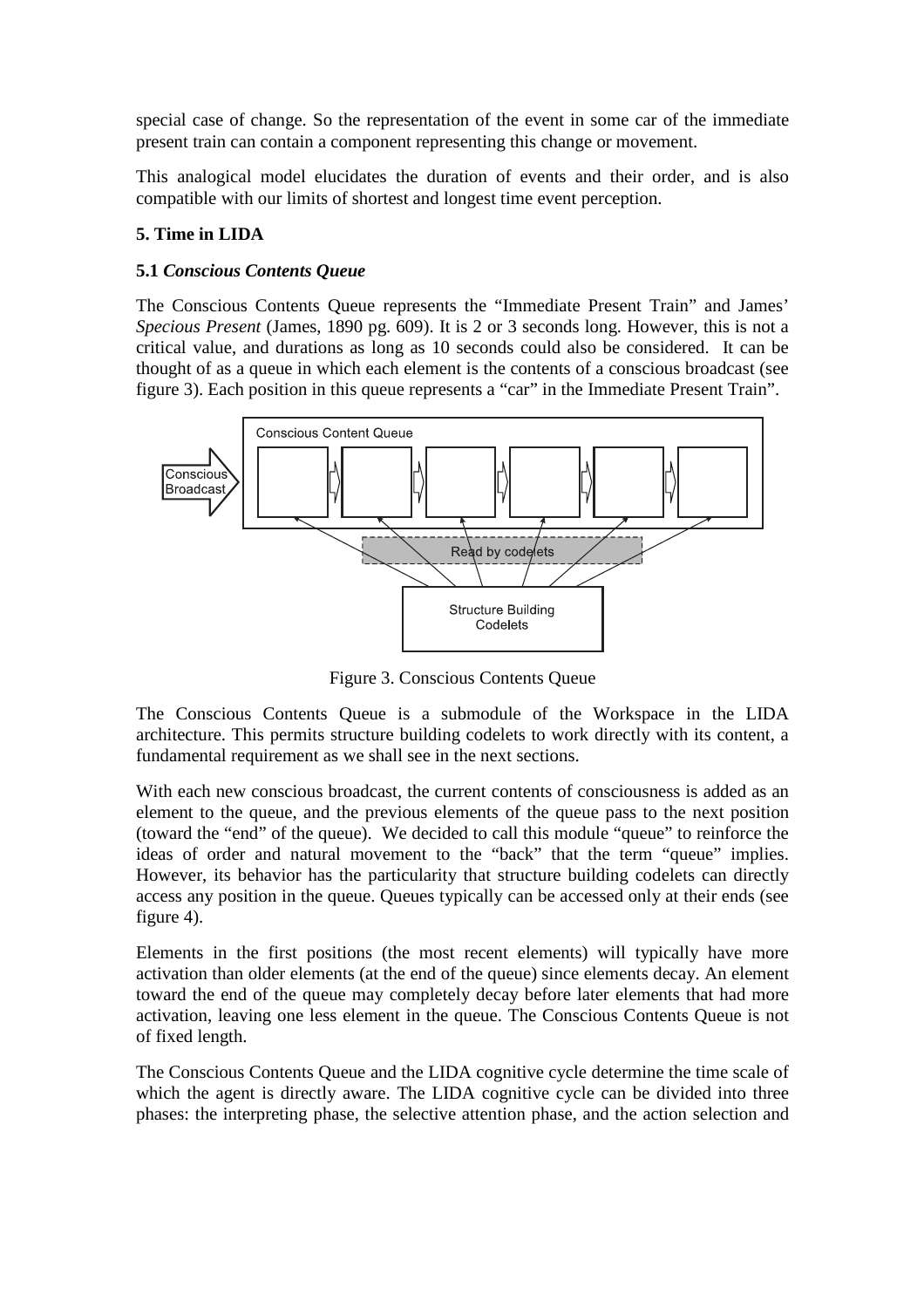learning phase. Each of these takes approximately 100 ms to complete. They can cascade roughly in parallel, overlapping in the execution of three consecutive cycles. In this way, a cycle takes roughly 300 ms to complete, but LIDA has a throughput of approximately one cycle completed each 100ms. While the cycle  $t_0$  is running the last phase (action selection and learning), the cycle  $t_1$  is executing the selective attention phase, and the cycle  $t_2$  is executing its interpreting phase. Thus, each broadcast roughly corresponds to a 100ms time period, the duration of a phase of the cognitive cycle.



Figure 4. Behavior of the conscious contents queue after the broadcast of three cognitive cycles.

In the LIDA architecture the lower limit of time perception would be determined by the length of the interpreting phase of a cognitive cycle and would coincide with the duration assigned to one position in the Conscious Contents Queue. The upper limit would be determined by the number of positions retained in this queue. This limit should be a function of the duration of time that each position represents, e.g. ~100ms for primitive events, and how long positions in the queue last before they decay. This fact is fundamental for the creation of time related concepts, or nodes, by LIDA. This issue is discussed in the next section.

Changes occurring on timescales faster than a cognitive cycle phase (~100ms), can still be perceived directly. A common example of this is the direct perception of a moving object. The movement itself is represented by a node that enters the Workspace linked with the node representing the object. It could be chosen to be broadcast as conscious content. In this way, the Conscious Contents Queue holds the recent contents of consciousness, but not as static "pictures." Rather it stores the change and movement associated with its elements.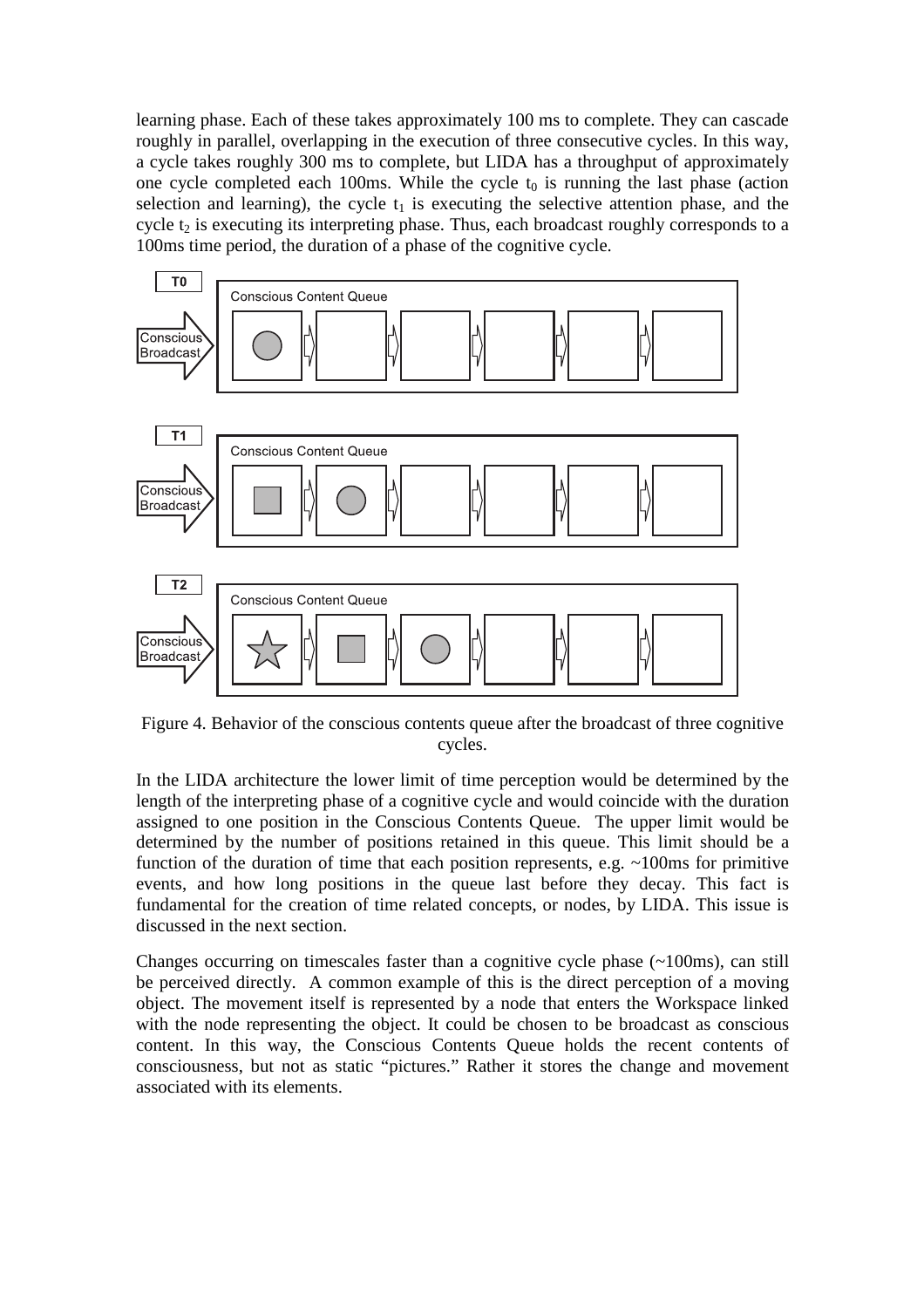Lifetimes of representations in the Conscious Contents Queue are typically longer than those of representations in the current situational model. This is due to the fact that the decay rate differs between these two components of LIDA's Workspace. In the Conscious Contents Queue the decay rate is slower than in the current situational model, so representations remain active for a longer time. Also, the current situational model can sometimes be rapidly overwritten.

The Conscious Contents Queue contains the conscious contents of recent broadcasts. The elements of each broadcast may have varying activations. Since elements decay in the Conscious Contents Queue and may have different initial activations, some elements, and likely even entire broadcasts, would disappear from this queue. Only the most salient elements of the broadcasts in older positions would be preserved. This behavior implies that positions of the queue, especially at the end, do not have a uniform length. So perception of the duration of events using this queue becomes inexact. This is not a problem at all; indeed it reflects a characteristic of the human estimation of event duration.

The content of the broadcast also is sent to the Transient Episodic Memory during each cognitive cycle. The main difference between the Conscious Contents Queue and the Transient Episodic Memory is that the former is contained in the Workspace and permits direct access to any of its positions by structure building codelets. The Transient Episodic Memory, on the other hand, does not permit such direct access, but requires a cue in order to recall information. These two memories are then complementary. Transient Episodic Memory stores events for a longer period but does not allow direct access to them. The Conscious Contents Queue stores the events for a short period, and allows direct access to its content.

The Conscious Contents Queue is an implementation of the immediate present train in the framework of the LIDA architecture. The next sections explore how this module permits us to perceive time and supports time related concepts.

# **5.2** *Time Representation using Perceptual Associative Memory and Workspace Nodes*

The LIDA model must be able to represent time without using time for that purpose. There would be nodes both in the workspace and in the perceptual associative memory that represent time.

Perceptual Associative Memory contains various kinds of nodes, for example feature detector nodes, object nodes, category nodes, feeling nodes, action nodes, etc. Each of these represents something that the system is able to "understand". The simplest nodes are feature detectors, many of which are activated directly from sensory memory. Abstract nodes like object or category nodes are more complex. The "meaning" of these nodes is derived from activation passing along the links between the nodes and their feature detectors. Those abstract nodes need to gain activation through their links in order to reach the Workspace as part of the percept.

Perceptual Associative Memory nodes reach the Workspace as part of a percept, and may become part of a structure, built by structure-building codelets, that constitutes the agent's model of its current situation.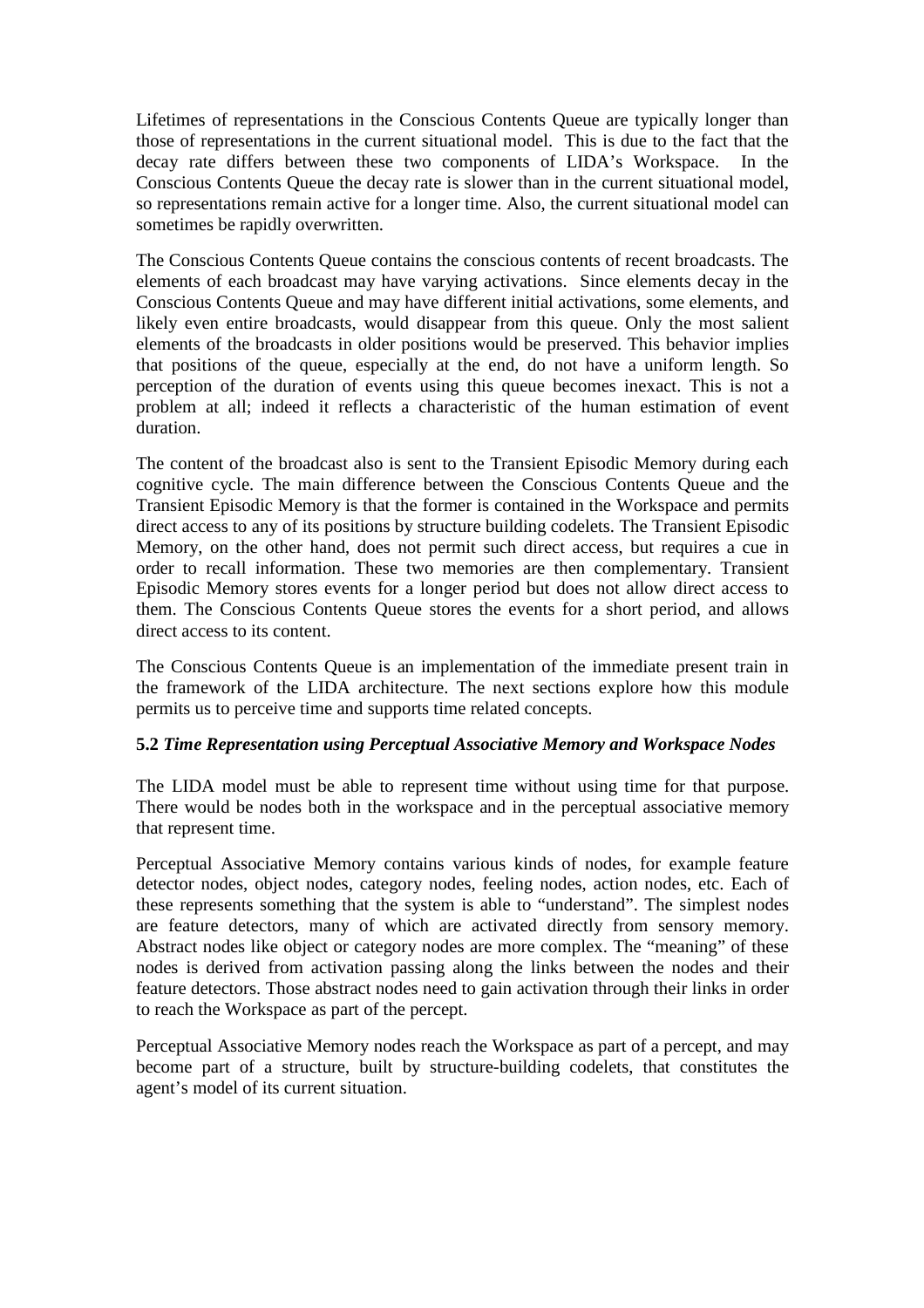Nodes in LIDA's Perceptual Associative Memory are not amodal symbols (Barsalou, 1999, 2008). All these nodes are ultimately grounded in sensory feature detectors. Objects are grounded exclusively in sensory feature detectors but some additional mechanism is needed to ground the notions of time and time representations. We argue that representations of time are grounded in the order and duration of perceptual events. The use of the Conscious Contents Queue enables the generation of grounded nodes related to time. These nodes are not grounded only in feature detectors, but are produced by structure building codelets using material from the Conscious Contents Queue.

We distinguish two kinds of time nodes: short-term and long-term. Short-term time nodes represent durations shorter than the duration of the Conscious Contents Queue, which is on the order of a few seconds. Long-term time nodes are inferred indirectly and represent periods on the order of tens of seconds, minutes, hours, or even longer. Since the time intervals represented by these time nodes are inexact, their implementation should reflect this.

Short-term time representations are produced by structure-building codelets using representations in the Workspace particularly from the Conscious Contents Queue. We hypothesize that the Conscious Contents Queue of the workspace retains on the order of thirty of the most recent conscious broadcasts. This means it roughly holds the conscious contents broadcast during the last three seconds.

One element can be broadcast consecutively several times. So this element is "conscious" during an interval. Moreover, many elements can comprise the content of a single broadcast. Nodes representing change of these elements, for example movement, can also be attached in the Workspace, permitting smooth transitions from one conscious content to another. Part of the "when" pathway of the right parietal lobe is thought by neuroscientists to play an important role in direct movement perception (Battelli, Pascual-Leone, & Cavanagh, 2007). In humans, functional imaging studies have demonstrated a homologue of the macaque motion complex, MT+, believed to intersect both the middle temporal lobe (MT) and medial superior temporal lobe (MST), in the ascending limb of the inferior temporal sulcus (Dukelow et al., 2001).

Codelets can use the contents of the Conscious Contents Queue to ascertain temporal events. For example, a codelet could detect that some consecutive positions in the Conscious Contents Queue contain an apple element. Then that codelet might create a representation of the apple being present for a period of time, for example, for one second. The resulting representation could be then added to the agent's current situational model. Changes occurring over time scales on the order of a few seconds may be recognized in this way.

This process is responsible for the production of a time node. Such time nodes are comparable to distance nodes. How is LIDA able to understand distance? Processes detect different lengths in Sensory Memory (e.g. 1cm, 1m, 10m) producing nodes in Perceptual Associative Memory. Then an abstract node "Distance" categorizing them could be constructed. After that, LIDA could create new nodes representing larger distances, even distances that can not be captured by sensors or represented in Sensory Memory (e.g., 10 m, 1000 km, a light year).

In the same way, codelets working on the Conscious Contents Queue can detect and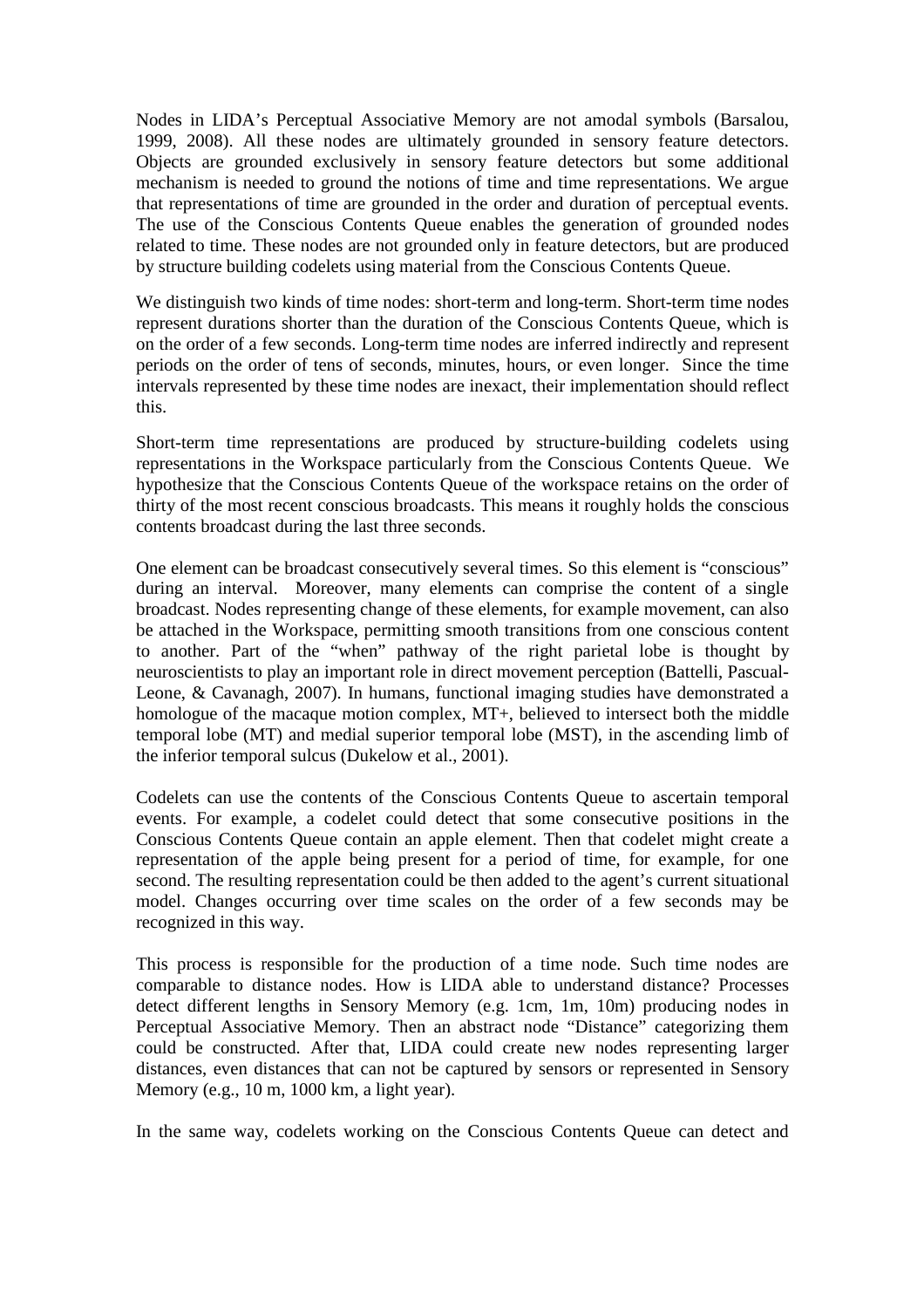produce nodes for time periods of a few seconds in length. Then the abstract node "Time duration" could appear categorizing them, and an even more abstract node for "Time" could also be generated. Finally long-term nodes for periods of, 1hour, 1 day, 1 year, a century, could be created.

Codelets can also provide a mechanism for temporal reasoning. They can detect similarities, changes, and even cause-effect relations between elements in the Conscious Contents Queue, and in the current situational model or scratchpad. Let's look at the following example.

"… the successive ideas are not yet the idea of succession, because succession *in* thought is not the thought *of* succession. If idea A follows idea B, consciousness simply exchanges one for another. That B *comes after* A is for our consciousness a non-existent fact; for this *after* is given neither in B nor in A; and no third idea has been supposed. *The thinking of the sequence of B upon A is another kind of thinking from that which brought forth A and then brought forth B*; and this first kind of thinking is absent so long as merely the thinking of A and the thinking of B are there..." (James, 1890 pg. 629)

In this quote, James is discussing an example where the idea of "B followed by A" "pops" into consciousness. James continued by saying:

In short, when we look at the matter sharply, we come to this antithesis, that if A and B are to be represented *as occurring in succession* they must be simultaneously represented; if we are to think of them as one after the other, we must *think* them both at once." (James, 1890 pg. 629)

The agent could have a structure-building codelet that detects A in one position of the Conscious Contents Queue and B in some later position. This codelet could then produce the representation "A before B" and put it in the scratchpad or current situational model. Then this representation "A before B" could be broadcast. (see figure 5).

In general, the contents of the Conscious Contents Queue can be combined with other elements in the Workspace forming structures in the scratchpad. These structures could then be added to the current situational model.

Another way in which time enters into the LIDA model is during the encoding of episodic memories, which occurs with each conscious broadcast. The comparison of episodic memories may also lead to the creation of new (new to the agent) long-term time representations. This is not recognition of a time period. Rather, it is more like a logical inference. For example, suppose there are two episodic memories: "it rained yesterday morning" and "it rained yesterday at dinner," and it is inferred that "it rained all day". Expanding on this idea, it should be possible and useful for various structure-building codelets to use some combination of local associations (cued retrievals from episodic memories), conscious broadcasts, and/or percepts to add new long-term time representations to existing events or other representational structures. It seems that this process of using workspace contents to determine the duration of events (both current and past) would use inexact nodes of time e.g. something like "a few seconds" or "about an hour".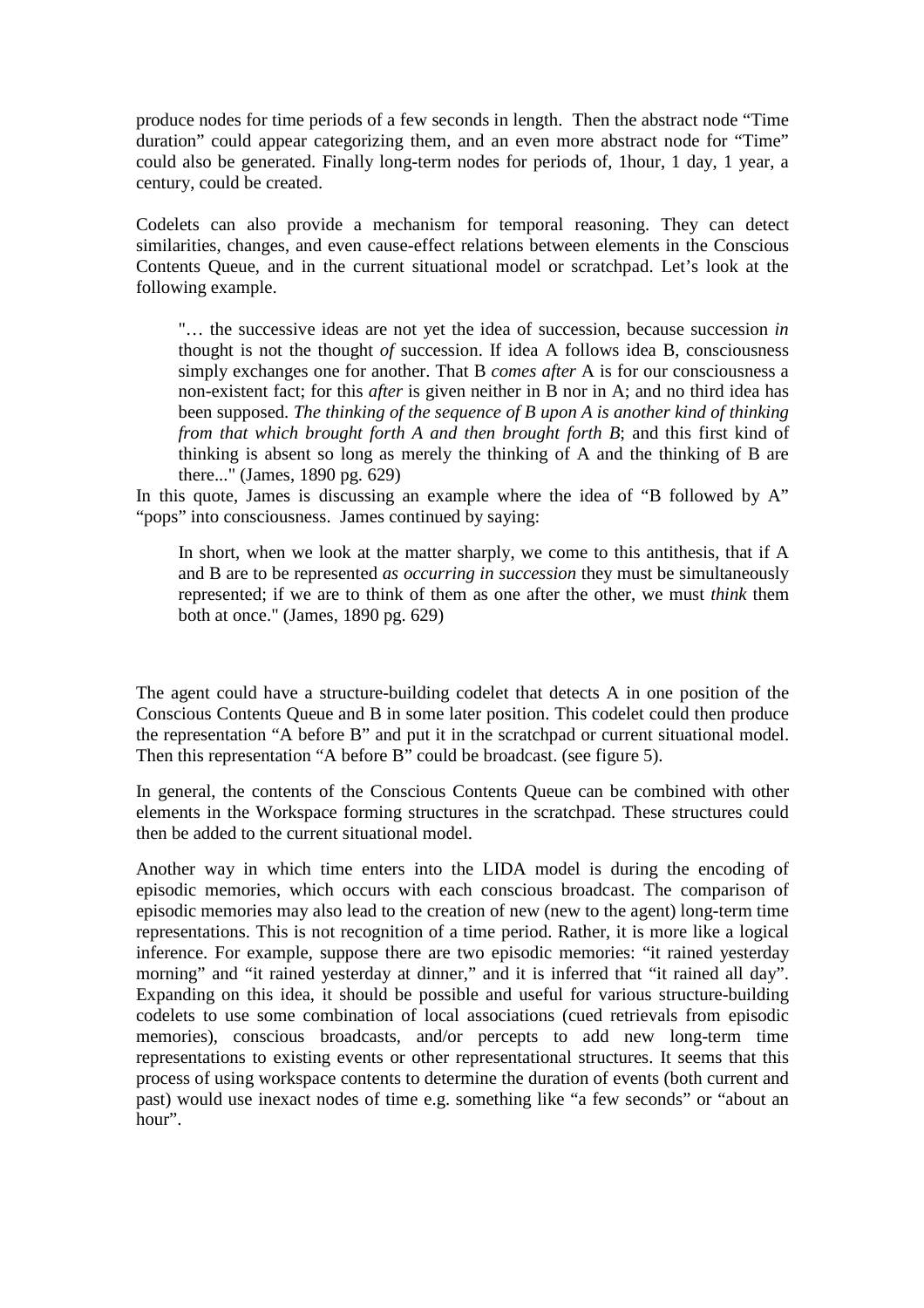

Figure 5. Conscious contents queue in action.

A Cause-effect Detector structure building codelet can inspect the queue and detect that "square" is in a latter position than "circle," and can produce a representation of "circle before square" in the Workspace. Another structure building codelet, a Duration Detector, can check the queue for sequences of repetitions. Since each position in the queue roughly represents the same duration of time, counting the number of consecutive positions where the same element appears, the sequence represents a measure of duration of this element. The structure building codelet can create a representation of the duration of this element in the Workspace.

The Conscious Contents Queue supports the creation of grounded, time related concepts, and the detection and use of them, to describe events in the current situational model. With this scaffolding, other ways to detect time concepts are possible, like comparisons of episodic memory contents or reasoning about time.

# **5.3** *Events*

An event is defined as a succession of more primitive events that are related in some way. Examples of events are opening a door or crossing the street. In LIDA, these events can be composed of a sequence of conscious broadcasts of portions of the structure in the current situational model. Naturally, there are differences between each broadcast.

By 'event' we mean a segment of time at a given location that is conceived by an observer to have a beginning and an end. In particular we focus on the events that make up everyday life on the timescale of a few seconds to tens of minutes –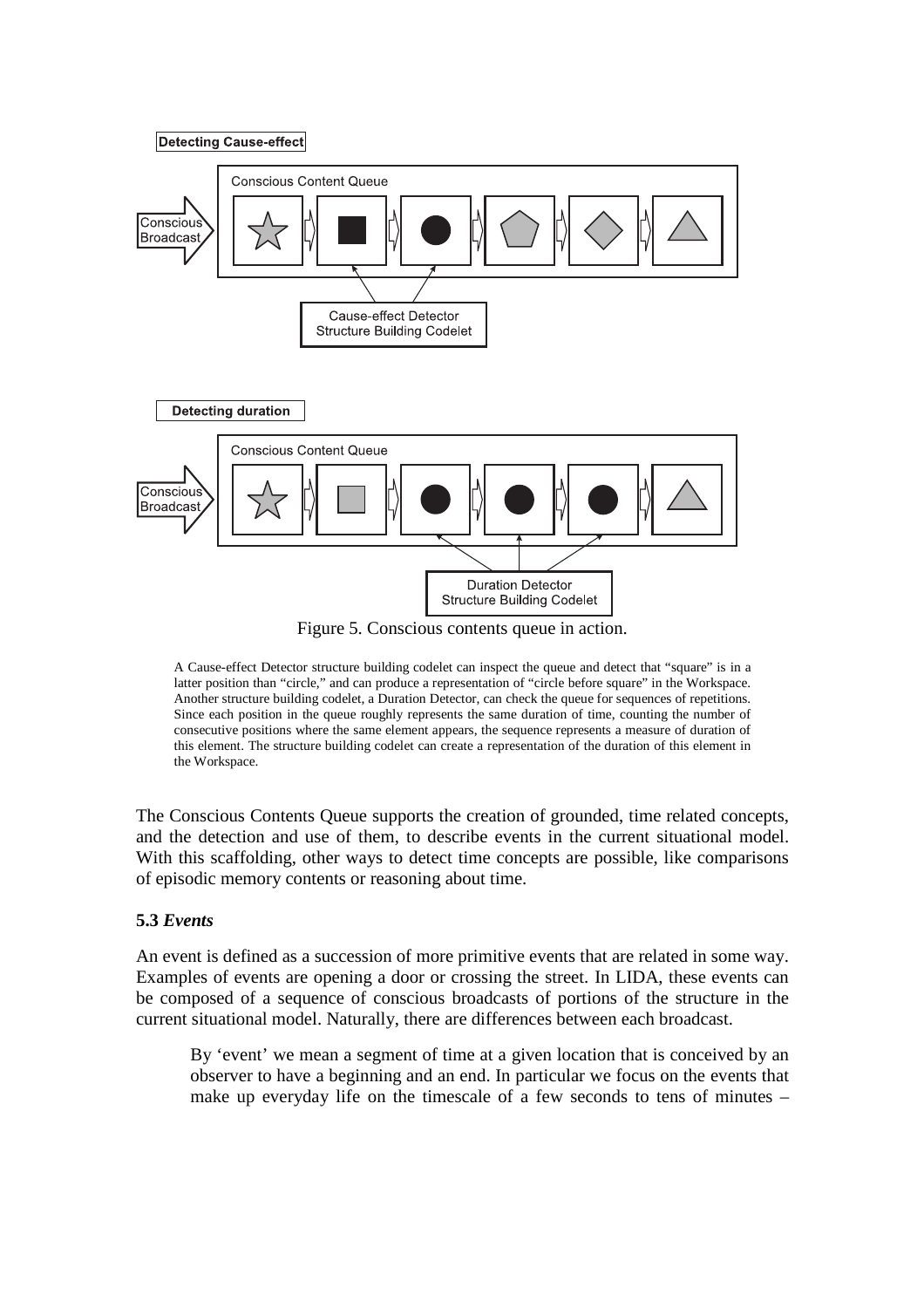things like opening an envelope, pouring coffee into a cup, changing the diaper of a baby or calling a friend on the phone. (Kurby & Zacks, 2008)

It is possible to construct sequences of events in this way having different timescales.

Events can be identified at a range of temporal grains, from brief (fine-grained) to extended (coarse-grained). In goal directed human activity it is natural to think of such events as being hierarchically organized, with groups of fine grained events clustering into larger units… (Kurby & Zacks, 2008)

Here a simple event, or just an event, is what Kurby and Zacks refers to as a fine grained event, and a high-level event is what they call a coarse grained event.

High-level events are combinations of simple events. Events can form a complex hierarchy, at the lowest level they are composed of primitive events and at higher levels of longer and more abstract events.

An example of high-level event is: go to the supermarket. It could be divided into simple events: park the car, get a cart, find the milk, the meat, etc., checkout, put everything in the trunk, and return home.

In each cognitive cycle the current situational model is altered by the addition of new nodes and/or by a change in relative node salience. During each cycle, part of the current situational model, sometimes all of it, is broadcast. So the Conscious Contents Queue holds a sequence of contents of recent broadcasts. In this way, the agent could have a complex situational structure, but have only a small part present in the current situational model. But, it can easily recall other parts of the structure from the Conscious Contents Queue or from transient episodic memory.

Episodic memory adds a "timer" to the event in order to maintain both sequence and long time reference (Aimone, Wiles, & Gage, 2009; McCall, Franklin & Friedlander, 2010). It is speculated that this timer can more accurately discriminate recent events than older ones. We call this process a logarithmic timer. Logarithmic timers link together events that occur almost simultaneously and permit the agent to discern which event was first and which one was second in both episodic memories.

The contents of the current situational model are often changed by being overwritten. The overwriting of representations in the current situational model occurs when the entire situation changes, for example when one turns one's head quickly and is suddenly viewing a new scene; the current situation can change dramatically. Such situational changes should produce an event boundary (Kurby & Zacks, 2008). When the current situation changes more gradually, the activations of the representations in the current situational model decay. In this case there is not an event boundary, and older elements would decay away. Such elements can still be remembered from the Conscious Contents Queue, or from transient episodic memory if the elements have persisted in consciousness long enough.

# **5.4** *Expectations*

The structure in the current situational model can have nodes that represent expectations based on perceptual associative memory or episodic memory (Barsalou, 1999) (Ploghaus, Becerra, Borras, & Borsook, 2003) (Negatu, D'Mello, & Franklin, 2007). These nodes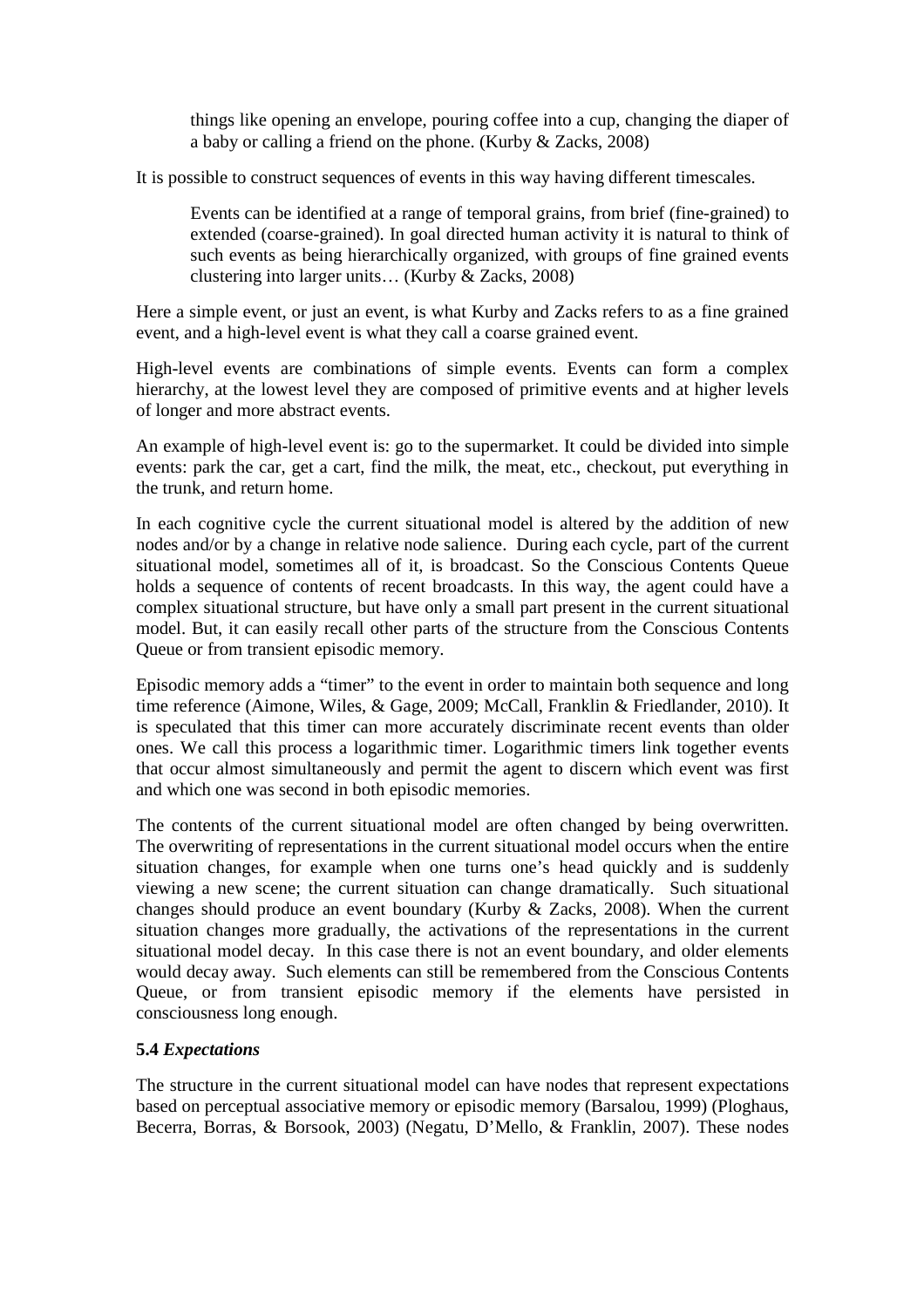are linked to other nodes by an "expectation" link. These nodes do not represent a real perceptual event but an expected event, an event that is supposed to occur in the future. For example, if a real perceptual event, such as lightning, is activated in the current situational model, a node representing thunder might be added to the current situational model also and is linked to the lightning node by an "expectation" link. These expectations could be originated by relations in the perceptual associative memory, by local associations from episodic memory or by processes implemented by structure building codelets.

Expectations can be generated by relations in Perceptual Associative Memory (PAM) when some nodes in the PAM are activated due to features from Sensory. These nodes spread their activation to other nodes in PAM. There could be nodes linked with "expectation" links to the activated nodes. If these linked nodes that represent expectations are sufficiently activated, they may enter the Workspace. This may be how thunder is expected due to its relation to lightning. This case can arise during a single cognitive cycle if the node linked with the "expectation" link gains enough activation in one cognitive cycle, or over multiple cycles otherwise.

Other expectations are generated from episodic memories. The content in the workspace cues the episodic memories, and the retrieved local associations could lead to an expectation. Take for example, the magician's illusion of "a woman in a box." A woman enters a box. Then the magician rotates it many times and finally opens the box and the woman has disappeared. Another example is when we park the car in the supermarket parking lot. But, sometimes the car is not where we expected. Another example is when we listen to a song that we know. We expect some phrase or word. The same can happen with just the music; we expect a specific sequence of chords.

Finally, the last case of expectation analyzed here is an expectation generated by a process. For example, a ball is rolled and is hidden by a wall in part of its trajectory. Finally it appears at the other end of the wall. A node representing the time when the ball should appear and an "expectation" link can be generated by a process that calculates this time based in the trajectory and speed of the ball and the length of the wall. The position where it should appear could be another example of this kind of expectation.

Nodes that represented expectations can be added to the current situation model by structure-building codelets. These various processes that generate of expectations can be accomplished during a single cognitive cycle or over multiple cycles.

If new elements that enter the Workspace do not fit expectations, or if the environment has changed considerably, the current situational model structure may be overwritten and a new one takes control.

When perceptual or conceptual features of the activity change, prediction becomes more difficult and errors in prediction increase transiently. At such points, people update memory representations of 'what is happening now'. The processing cascade of detecting a transient increase in error and updating memory is perceived as the subjective experience that a new event has begun. (Kurby  $\&$ Zacks, 2008)

Neuroscientists are beginning to understand the neural underpinnings of expectation (anticipation) (Hollerman & Schultz, 1998).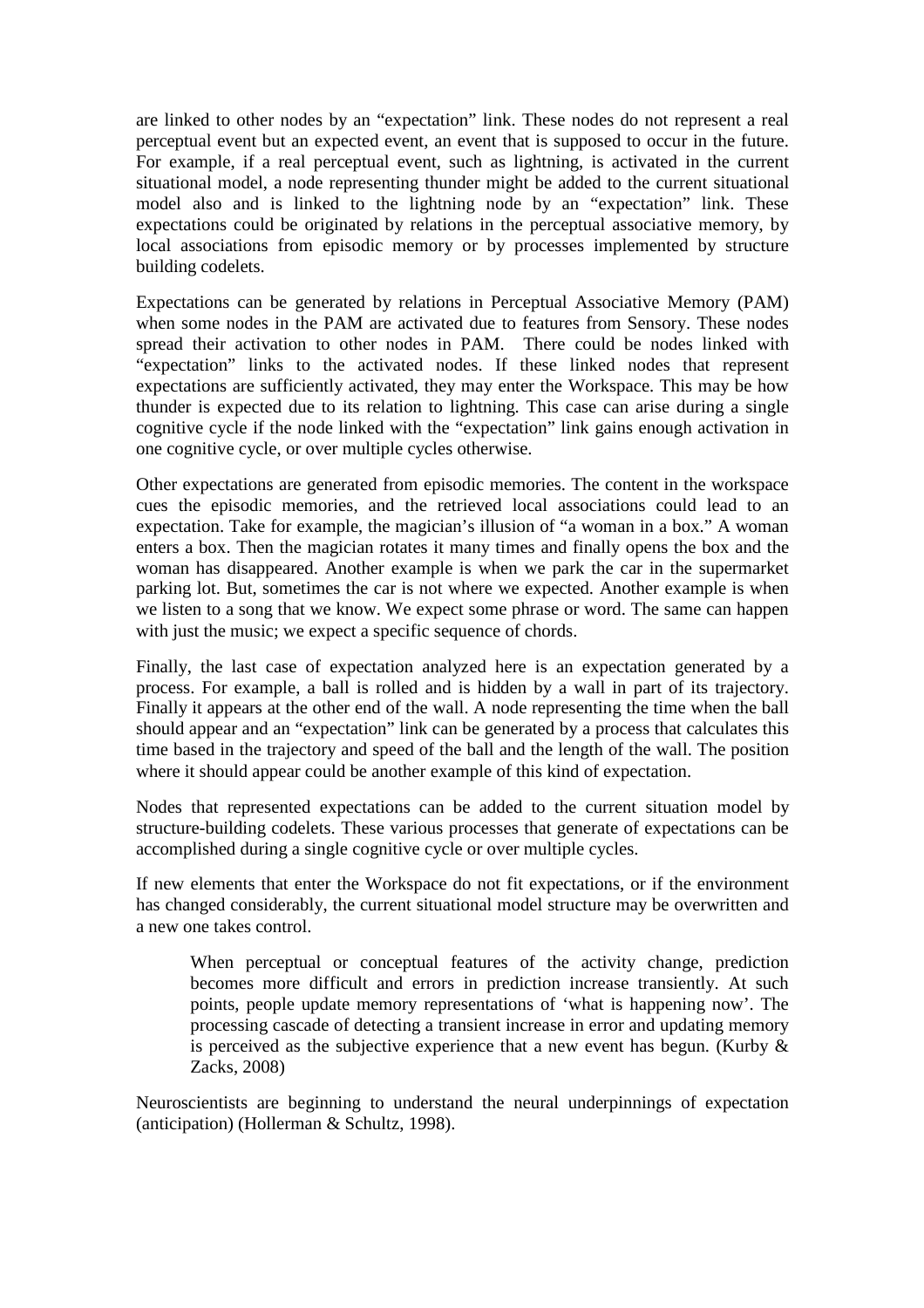## **5.5** *Time in Imagination*

Suppose you see a baby who is learning to walk. The baby is walking in the park. Then, the baby walks to the edge of a hole. You can imagine the baby falling before it occurs. But your image seems to you in normal time, not accelerated as in a Chaplin movie. So the system must have a way to represent that possibility of the baby falling and the corresponding feeling of concern.

This example shows that the Workspace needs a place (or module) where structurebuilding codelets might "project" a sequence of events and forecast a future "current situation". In the same way, the agent can recall an event from declarative memory and project it into this module. In the LIDA model, the construction of hypothetical structures takes place in the current situational model, produced by structure building codelets.

Such a sequence could come as a local association, or as a sequence of them. Structure building codelets would "project" it into the current situational model.

The scratch pad may contain a planned or imagined representation that has a temporal order e.g. the falling baby. However, this sort of temporal order, being the result of structure building codelets, should not determine the system's sense of time. The order and sense of time is determined by the order of the conscious broadcasts stored in the Conscious Contents Queue. This temporal order may include broadcasts of imaginary contents.

In outlining an architectural framework for cognition, Sloman postulates three types of action selection or decision making processes: the reactive processes, the deliberative processes, and the meta-management processes (Sloman, 1999). It's the deliberative processes that will concern us here.

We humans, when faced with a goal or problem often imagine possible plans for achieving the goal or for solving the problem (Franklin, 2000). These trial plans or solutions typically take the form of scenarios of various kinds; say the steps to a solution, the route to a destination, or a single image scenario as a possible solution to a design problem. The essence of deliberation consists of the creation such scenarios and the choosing among them, discarding some, acting on others. This ability to mentally try out plans or solutions without acting upon them allows us to often avoid actions that may be ineffective or even dangerous. This internal virtual reality has been, perhaps, a major factor in our success as a species.

Deliberation involves the imagination, or recall, of a situation and the anticipation of the consequences of possible actions, or simply of the action of time. Again, time is an important variable in this process.

# **6. Comparisons and Further Directions**

The Immediate Present Train and its implementation in the LIDA model, address several aspects of time perception. Other models, like the pulse accumulator model, focus on event's duration only. Moreover, even considering only this aspect, the Immediate Present Train allows the agent to keep track of more than one event duration at the same time. This is because various structure building codelets can detect durations of different events using the data in the Conscious Contents Queue.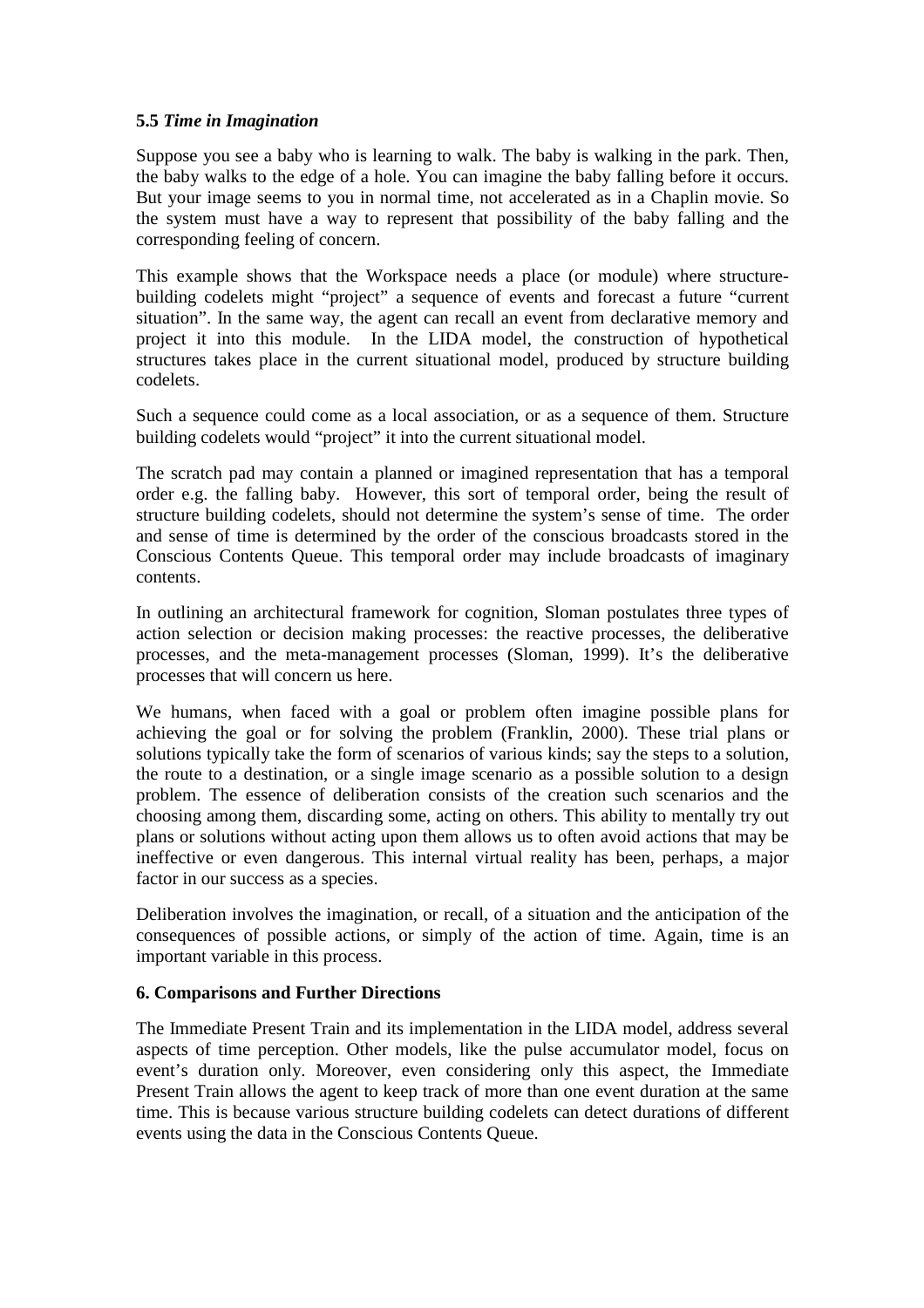On the other hand, the Immediate Present Train is thought to hold only the last few seconds of the agent's conscious content. So, to estimate durations longer than that, another kind of mechanism is necessary and the pulse accumulator model could be used to model this behavior.

The strength of the Immediate Present Train comes from the broad scope of time perception aspects that it addresses. In particular it addresses the grounding of time related concepts, and allows the agent to represent them. This goes beyond the estimation of an event's duration because this model enables the agent to "understand" these concepts and reason about them.

There is still plenty of work to do. Some simple experiments like presenting an agent one figure for a random duration (chosen among a set of durations) and then asking the agent to detect the duration of this event. Sequences of events can be tested in a similar way. Two figures, A and B, are shown in sequence. Nodes denoting "A then B" and "B then A" should be predefined in the system. Then, more complex experiments that test the learning of new nodes capabilities of the agent can be performed. Some of these experiments can be contrasted with human participants doing the same tasks, and the accuracy of the model can be tested.

The integration of these capabilities in LIDA finally should allow the agent to produce better internal models of the current situation, and to predict future events more accurately, enabling it to choose actions more effectively.

# **7. Conclusions**

Time is a difficult concept to apprehend. The detection and perception of timerelated aspects of events can be invaluable capabilities for agents that have it. This work presents a system that addresses the principal characteristics of time perception: duration, sequentially, and time scale. The Conscious Contents Queue, a submodule of the Workspace in the LIDA model, implements the Immediate Present Train and Williams James' specious present. A principal virtue of the Conscious Contents Queue, and its structure building codelet processes, is that they ground time related nodes, enabling the agent to interpret time concepts and to reason with them. This architecture permits the construction of representations of events, including both primitive and higher level events, and their time related attributes. This construction, in turn, permits the agent to understand situations and how they change over time, for example, comprehending cause and effect relationships. In the same way, this model can reason about the future, creating expectations that represent possible future states based in the actual situation. Producing expectations is often crucial for the agent, for example, to facilitate learning (Adcock, Thangavel, Whitfield-Gabrieli, Knutson, & Gabrieli, 2006; Zaghloul et al., 2009)

Even though these are the bare bones of time perception, many time related processes have been explained and incorporated into the LIDA model. This work opens the door to more sophisticated processes like deliberation and metacognition.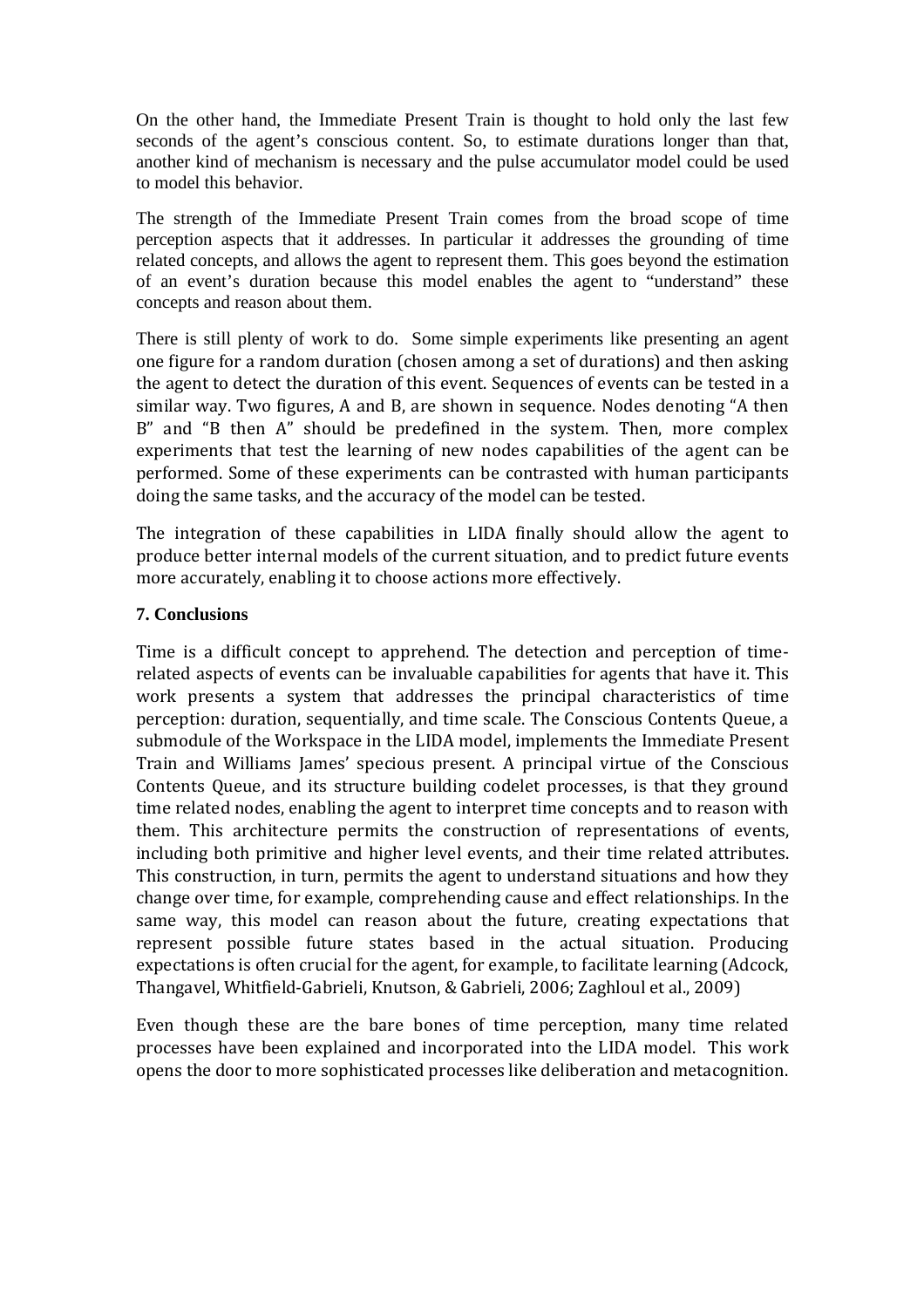#### **8. Acknowledgements**

The authors wish to thank several anonymous reviewers of this paper who, with their comments, helped to make this work stronger and more accurate.

#### **References**

- Adcock, R. A., Thangavel, A., Whitfield-Gabrieli, S., Knutson, B., & Gabrieli, J. D. E. (2006). Reward-Motivated Learning: Mesolimbic Activation Precedes Memory Formation. *Neuron, 50*(3), 507-517.
- Aimone, J. B., Wiles, J., & Gage, F. H. (2009). Computational Influence of Adult Neurogenesis on Memory Encoding. *Neuron, 61*(2), 187-202. doi: 10.1016/j.neuron.2008.11.026
- Allbeck, J., & Badler, N. (2003). Representing and parameterizing agent behaviors. In H. Prendinger & M. Ishizuka (Eds.), *Life-like characters: Tools, affective functions and applications*. Germany: Springer.
- Baars, B. J. (1988). *A Cognitive Theory of Consciousness*. Cambridge: Cambridge University Press.
- Baars, B. J. (2002). The conscious access hypothesis: origins and recent evidence. *Trends in Cognitive Science, 6*, 47–52.
- Baars, B. J., & Franklin, S. (2003). How conscious experience and working memory interact. *Trends in Cognitive Science, 7*, 166–172.
- Baars, B. J., & Franklin, S. (2009). Consciousness is computational: The LIDA model of Global Workspace Theory. *International Journal of Machine Consciousness, 1*(1), 23-32.
- Barsalou, L. W. (1999). Perceptual symbol systems. *Behavioral and Brain Sciences, 22*, 577–609.
- Barsalou, L. W. (2008). Grounded Cognition. *Annual Review of Psychology, 59*, 617– 645.
- Battelli, L., Pascual-Leone, A., & Cavanagh, P. (2007). The 'when' pathway of the right parietal lobe. *Trends in Cognitive Science, 11*, 204–210.
- Block, R. (1990). *Cognitive Models of Psychological Time*. Hillsdale, NJ: Lawrence Erlbaum Associates.
- Boltz, M. G. (1995). Effects of event structure on retrospective duration judgments. *Perception & Psychophysics, 57*(7), 1080-1096.
- Buhusi, C. V., & Meck, W. H. (2005). What makes us tick? Functional and neural mechanisms of interval timing. [10.1038/nrn1764]. *Nat Rev Neurosci, 6*(10), 755- 765.
- Cassenti, D. N., & Reifers, A. L. (2005). *Counting ACT-R to Represent Time.* Paper presented at the Human Factors and Ergonomics Society 49th Annual Meeting, Orlando, FL.
- Dainton, B. (2000). *Stream of consciousness: Unity and continuity in conscious experience*. London: Routledge.
- Dukelow, S. P., DeSouza, J. F. X., Culham, J. C., van den Berg, A. V., Menon, R. S., & Vilis, T. (2001). Distinguishing Subregions of the Human MT+ Complex Using Visual Fields and Pursuit Eye Movements. *The Journal of Neurophysiology, 86*( 4), 1991-2000.
- Eagleman, D. M. (2008). Human time perception and its illusions. *Current Opinion in Neurobiology, 18*(2), 131-136.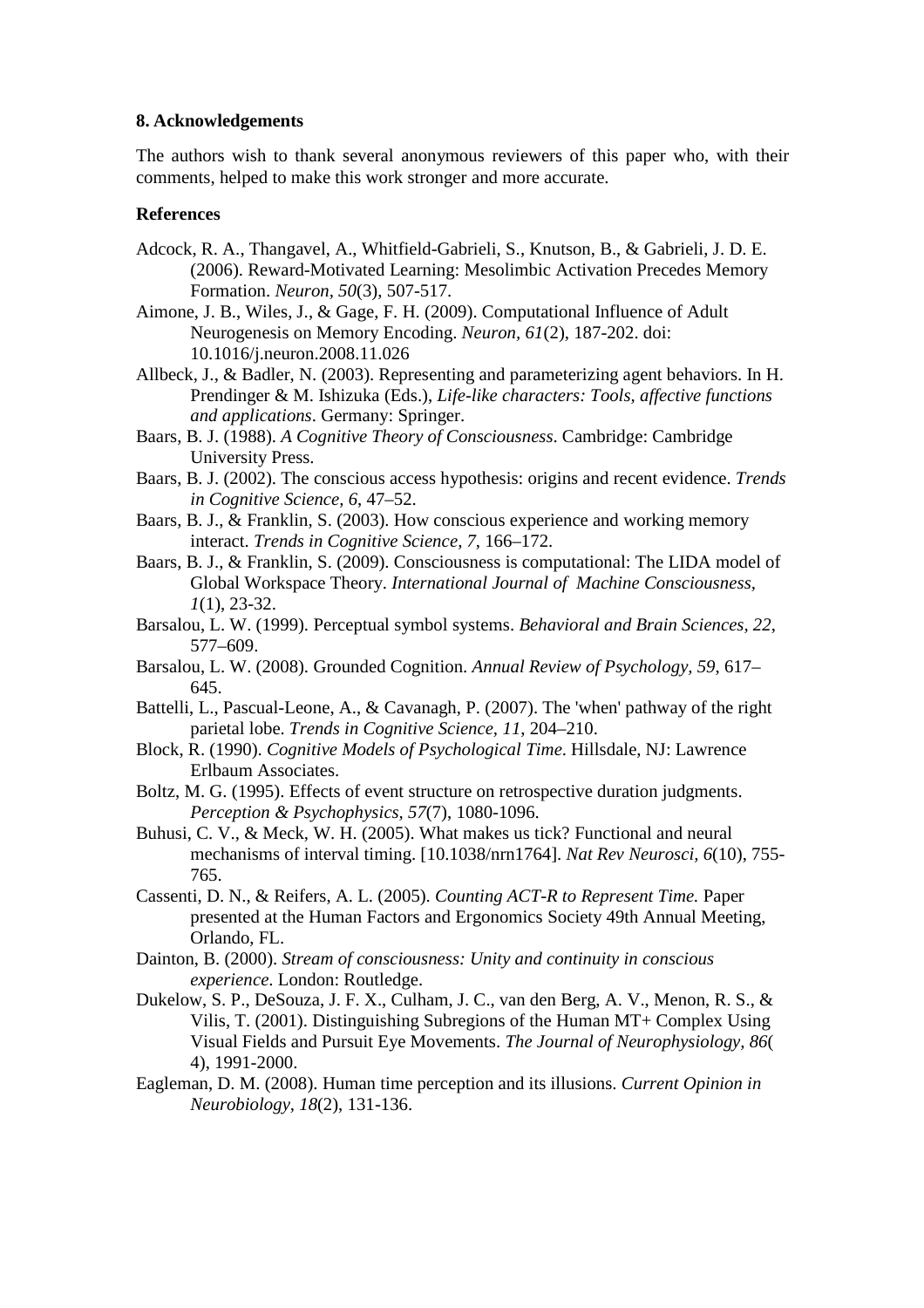- Fillmore, C. (1968). The case for case. In E. Bach & R. T. Harms (Eds.), *Universals in linguistic Theory* (pp. 1–90). New York: Holt, Rinehart and Wilson.
- Franklin, S. (2000). Deliberation and Voluntary Action in 'Conscious' Software Agents. *Neural Network World, 10*, 505–521
- Franklin, S. (2003). IDA: A Conscious Artifact? *Journal of Consciousness Studies, 10*, 47–66.
- Franklin, S., Baars, B. J., Ramamurthy, U., & Ventura, M. (2005). The Role of Consciousness in Memory. *Brains, Minds and Media, 1*, 1–38, pdf.
- Franklin, S., & Graesser, A. C. (1997). Is it an Agent, or just a Program?: A Taxonomy for Autonomous Agents *Intelligent Agents III* (pp. 21–35). Berlin: Springer Verlag.
- Franklin, S., Kelemen, A., & McCauley, L. (1998). IDA: A Cognitive Agent Architecture *IEEE Conf on Systems, Man and Cybernetics* (pp. 2646–2651 ): IEEE Press.
- Franklin, S., & Patterson, F. G. J. (2006). The LIDA Architecture: Adding New Modes of Learning to an Intelligent, Autonomous, Software Agent *IDPT-2006 Proceedings (Integrated Design and Process Technology)*: Society for Design and Process Science.
- Gibbon, J., Church, R. M., & Meck, W. H. (1984). Scalar timing in memory. *Annals of the New York Academy of Sciences, 423*, 52-77.
- Hollerman, J., & Schultz, W. (1998). Dopamine Neruons Report an Error in the Temproal Prediction of Reward during Learning. *Nature Neuroscience, 1*, 304- 309.
- Ivry, R. B., & Schlerf, J. E. (2008). Dedicated and intrinsic models of time perception. *Trends in Cognitive Sciences, 12*(7), 273-280.
- James, W. (1890). *The Principles of Psychology*. Cambridge, MA: Harvard University Press.
- Kurby, C. A., & Zacks, J. M. (2008). Segmentation in the perception and memory of events. *Trends in Cognitive Science, 12*(2), 72-79.
- McCall, R., Franklin, S. & Friedlander, D.(2010). *Grounded Event-Based and Modal Representations for Objects, Relations, Beliefs, Etc.* Paper presented at the FLAIRS-23, Daytona Beach, FL.
- Michon, J. A. (1990). Implicit and Explicit Representations of Time. In R. A. Block (Ed.), *Cognitive models of psychological time* (pp. 37-58). Hillsdale, NJ: Lawrence Erlbaum Associates.
- Negatu, A., D'Mello, Sidney K., & Franklin, S. (2007). Cognitively Inspired Anticipation and Anticipatory Learning Mechanisms for Autonomous Agents. In M. V. Butz, O. Sigaud, G. Pezzulo & G. O. Baldassarre (Eds.), *Proceedings of the Third Workshop on Anticipatory Behavior in Adaptive Learning Systems (ABiALS 2006)* (pp. 108-127). Rome, Italy: Springer Verlag.
- Ploghaus, A., Becerra, L., Borras, C., & Borsook, D. (2003). Neural circuitry underlying pain modulation: expectation, hypnosis, placebo. *Trends Cogn Sci, 7*(5), 197-200. doi: S1364661303000615 [pii]
- Ramamurthy, U., Baars, B. J., D'Mello, Sidney K., & Franklin, S. (2006). *LIDA: A Working Model of Cognition.* Paper presented at the 7th International Conference on Cognitive Modeling, Trieste.
- Schmolck, H., Kensinger, E. A., Corkin, S., & Squire, L. (2002). Semantic knowledge in Patient H.M. and other patients with bilateral medial and lateral temporal lobe lesions. *Hippocampus, 12*, 520–533.